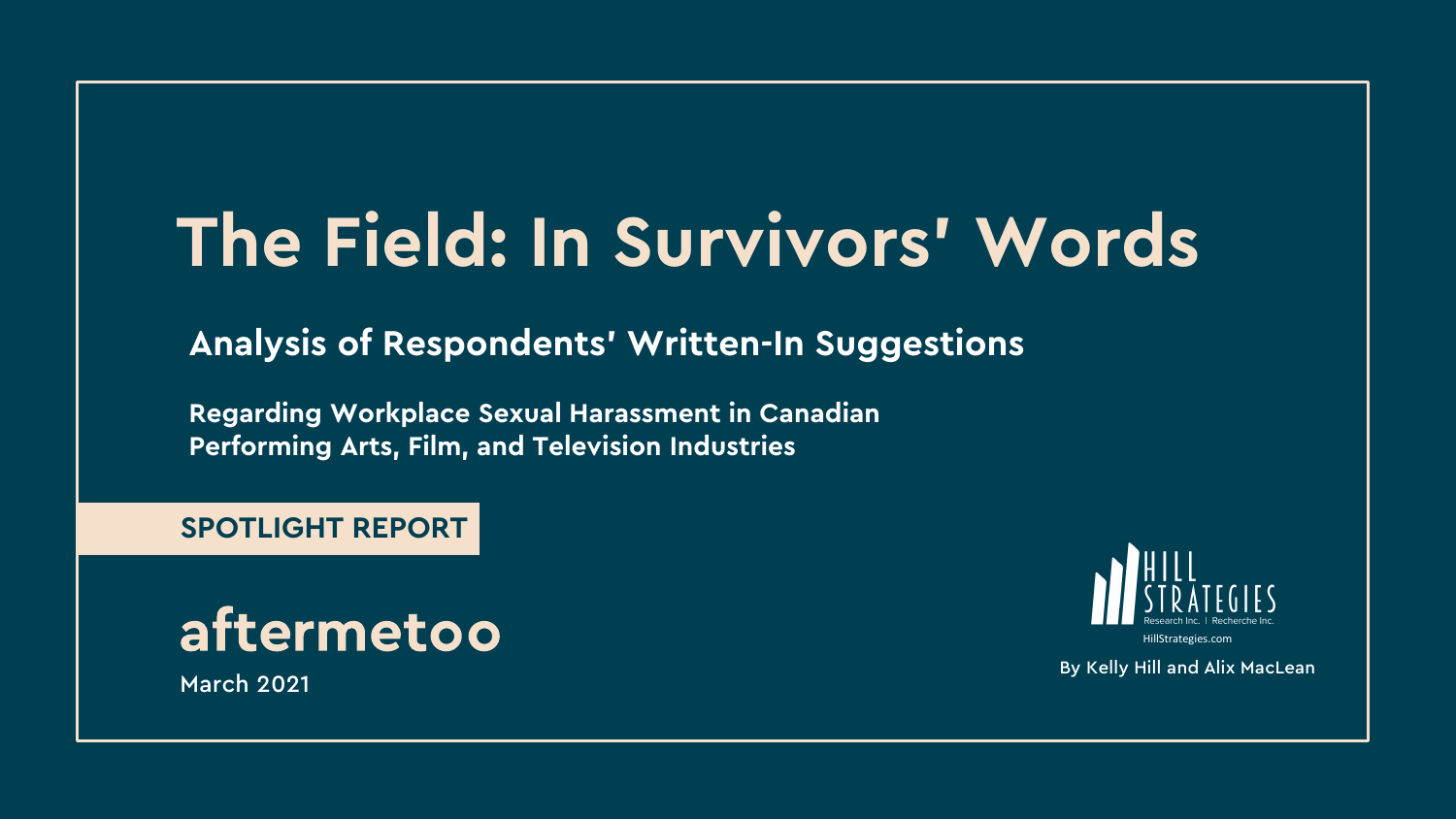## **About Us**

### aftermetoo

- Aftermetoo is creating Canada's first national digital platform centralizing the laws around sexual harassment, breaking down information about what to expect if you report, how to protect yourself and how to prepare.
- Aftermetoo is there to help you navigate how legal systems work and where to find help. We make the information clear and straightforward, so you understand your rights.
- Aftermetoo empowers you to stay safe, healthy and in control.
- More information: **aftermetoo.com**

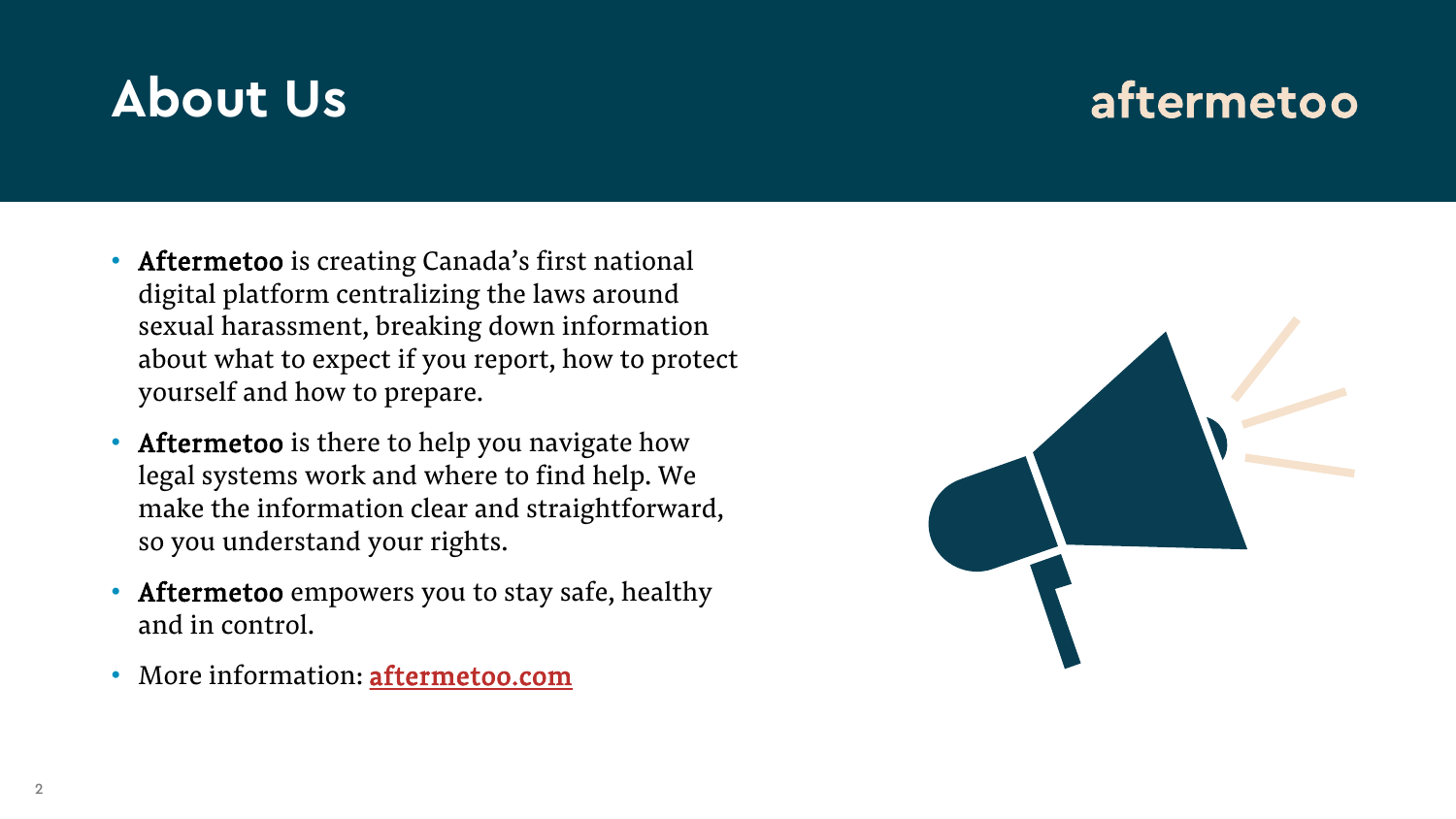## **About this report**

### aftermetoo

- Based on findings from *The Change You Want to See: Rosa Survey of Workplace Sexual* Harassment in the Canadian Performing Arts, Film, and Television Industries
	- First-ever survey of workplace sexual harassment in these industries
	- Survivor-centered and trauma-informed approach throughout the survey design and outreach process
- Survey goals
	- Paint a picture of what arts workplaces looked like before #MeToo (late 2017 or earlier) and post #MeToo for contract arts workers (specifically: performing arts, film, and television)
	- Understand changes that arts workers want to see from employers, unions, agents, managers, associations, and funders in order to keep workers safe and able to focus on doing their best work.
- Survey design and analysis by **[Hill Strategies Research](https://hillstrategies.com/)** 
	- Rigorous and reliable research on the arts and culture + clear and effective communications
	- Custom surveys, *Statistical Insights on the Arts* series, *Arts Research Monitor* series, and much more



HillStrategies.com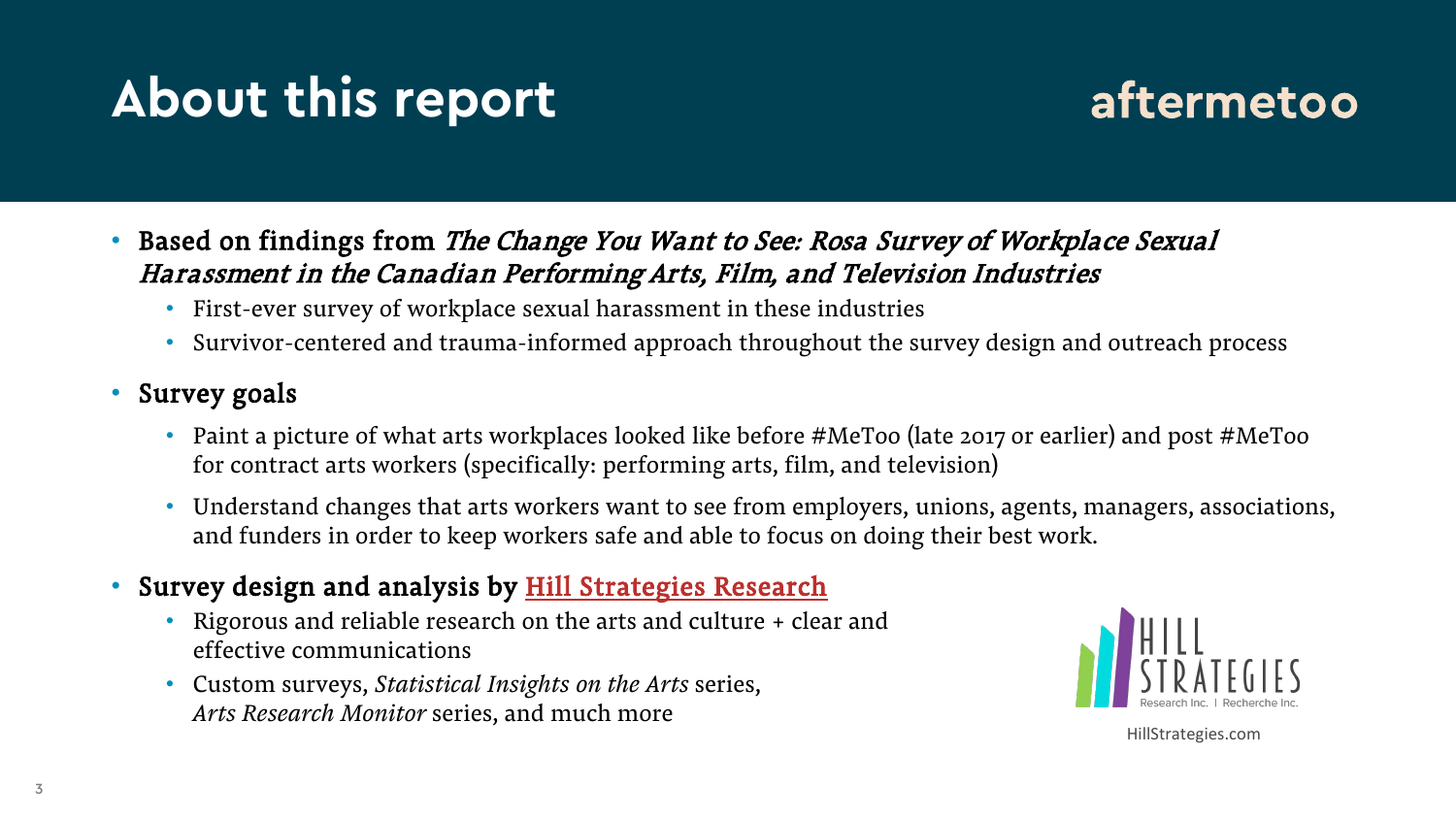## **Written-in suggestions**

### aftermetoo

"Do you have any other suggestions for how to ensure that workplaces within the performing arts, film, and television industries are safe and respectful for all workers?"

#### **228 suggestions**

#### Key themes

- **Training**
- The need for an independent reporting system or independent body
- Policies and accountability
- The need to address issues related to vulnerability, including power dynamics, hierarchies, equity, diversity, and culture change
- Unions, funding, and human resources
- Beyond harassment

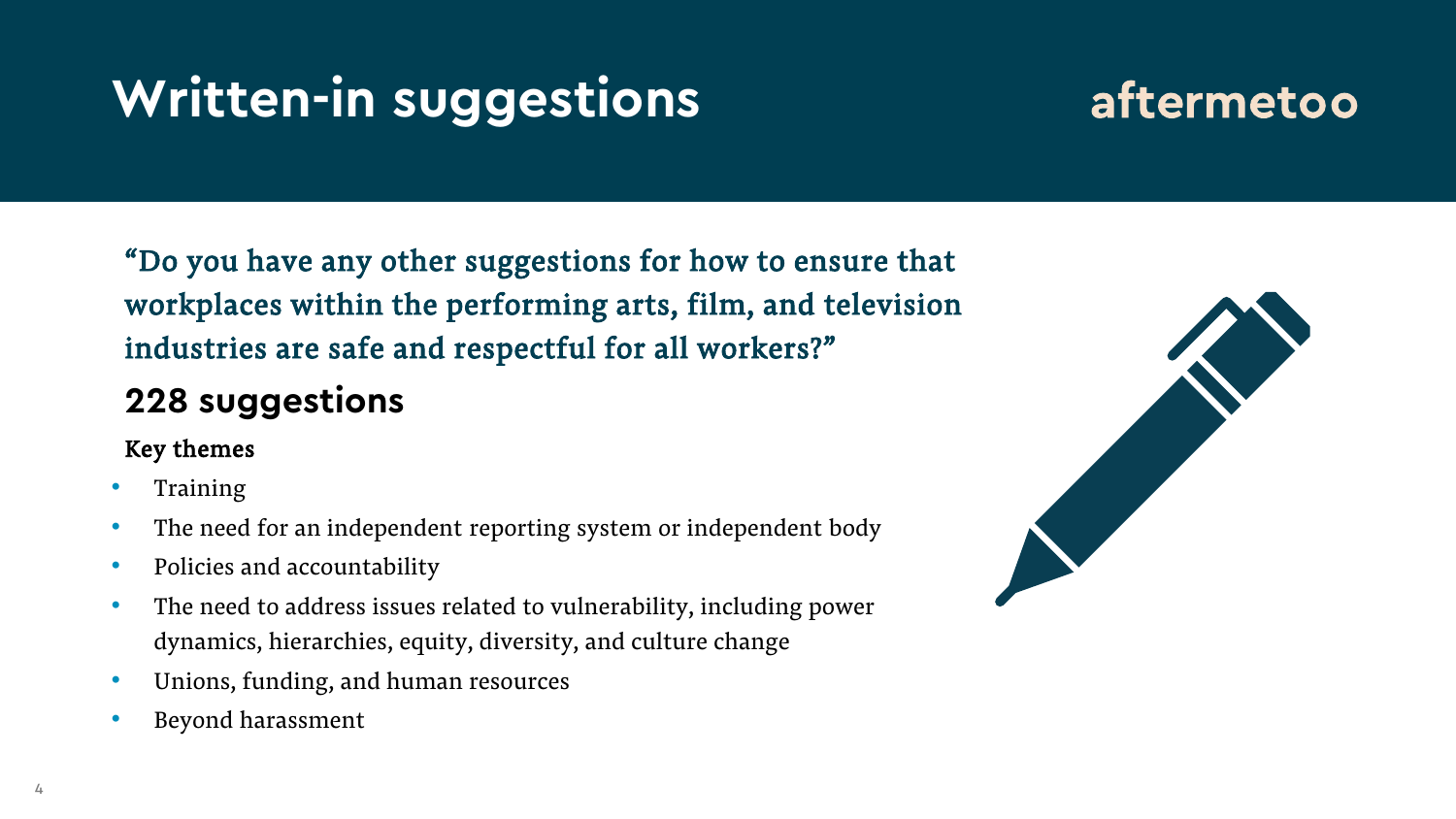## **Training suggestions**

### aftermetoo

#### Consistent theme: the need for more and better training

#### Key issues

- Training that is inadequate and / or not taken seriously
- Different training (or none) for senior positions compared with rank-and-file workers
- Need for harassment training as a part of pre-professional training and at early career stages

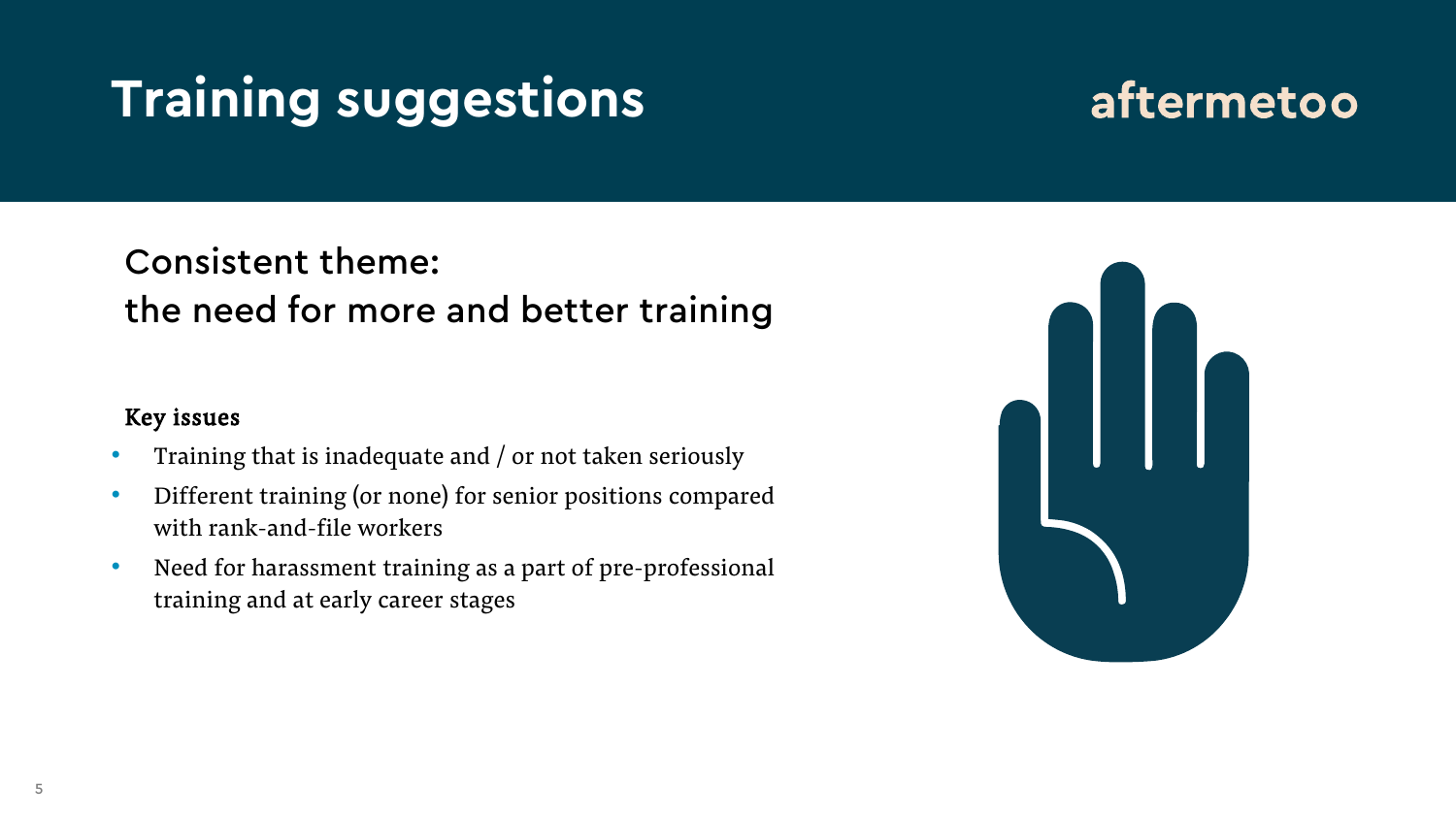### **Inadequate training**

"Stop assuming that any arts sector worker who takes 'specialized training' will still be qualified to intervene. They will not be. The sector does not have the needed competencies, but still has the arrogance of believing it does."

"I think that the way that [training] is approached for film and tv needs to change. *Currently it's a thrown together seminar that everyone makes fun of and doesn't pay any attention to."*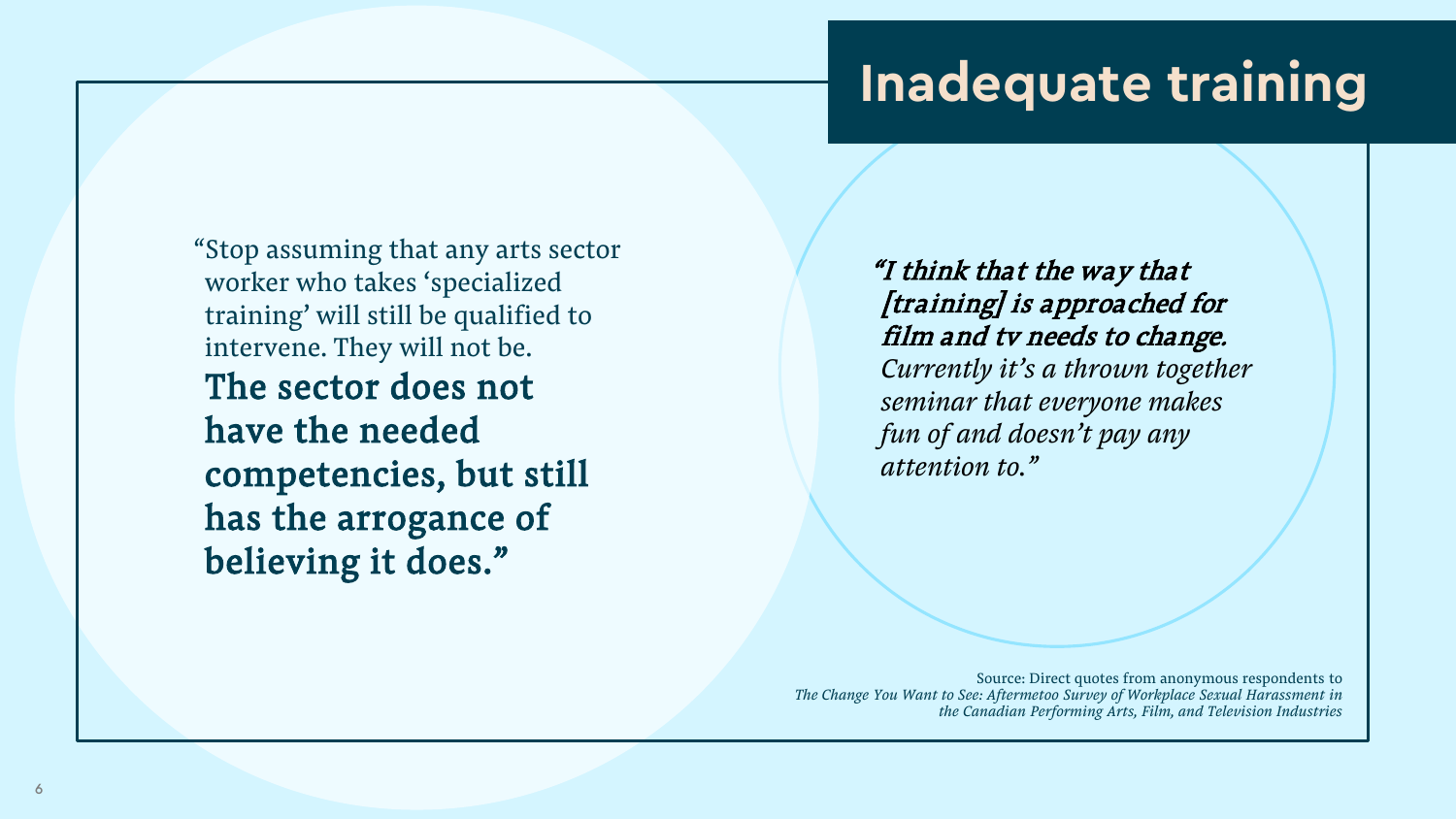## **Inadequate training**

"I like the idea of training, but the reality is that it would become the performing arts version of WHMIS [workplace hazards training] in food-service establishments – clinical, rushed through by someone who makes fun of it, and disliked by the people who are forced to take it because it feels useless and time-wasting. If there was a way to implement in-person training from people who prioritize communication, problem solving, respect, and actual PRACTICE for participants, then I would really like to see it in all levels of the performing arts world."

*"In my opinion, the key is continuous training for the entire sector by an independent body,*  but for it to work it has to reach all the workers."

*Author's translation of « À mon avis, la clé est dans la formation continue, pour tout le milieu, par un organisme indépendant; mais pour que ça marche il faut que ça rejoigne tou.te.s les travailleu.r.se.s.. »*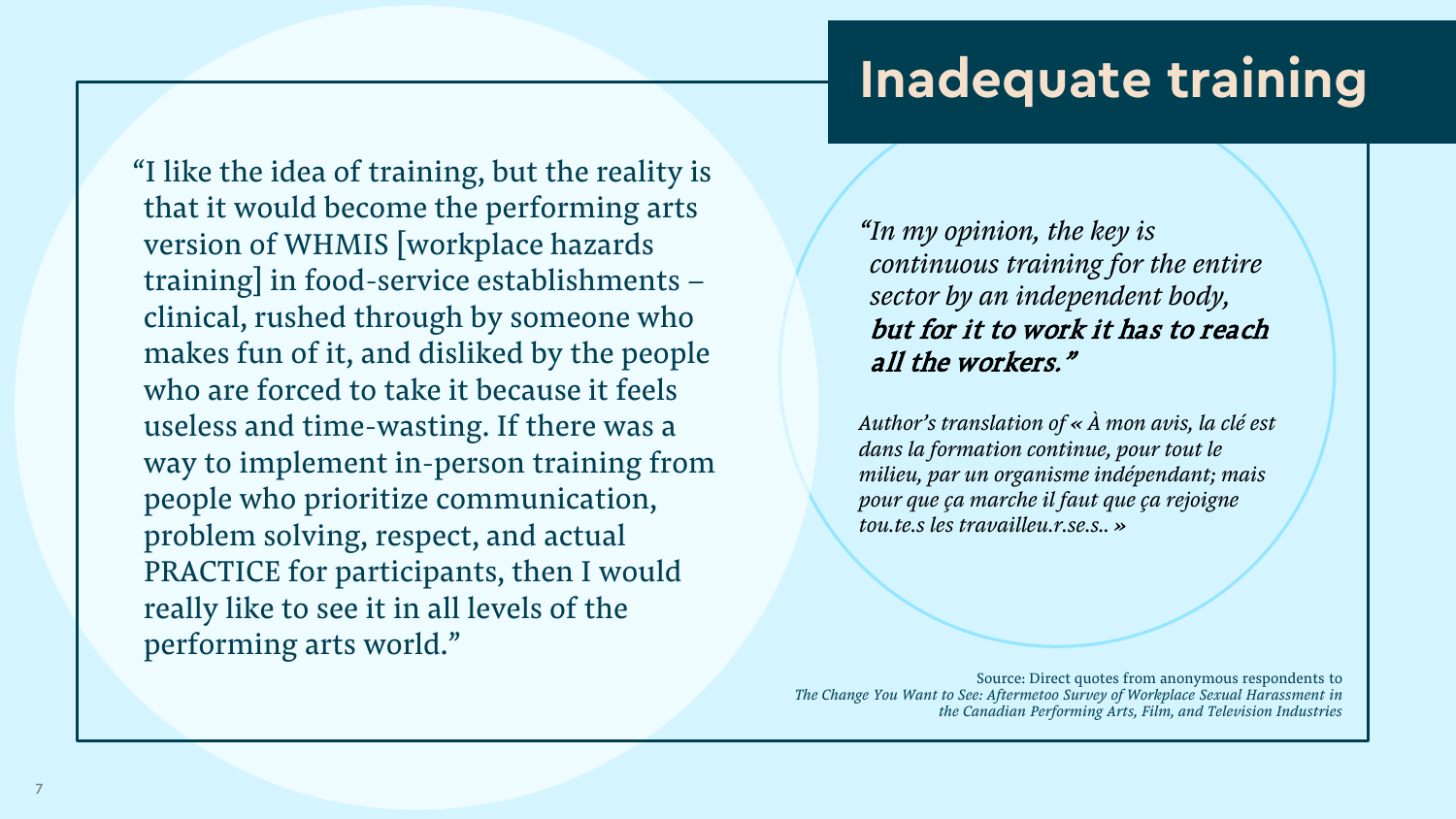### **Different training or accountability for people in senior positions**

**(e.g., producers, directors, senior staff, board members)**

"Most of all the harassment I have received was from males in positions of power. Producers, Production Managers, Directors. All untouchable… All the bullying and harassment seminars DO NOT APPLY TO PRODUCERS/DIRECTORS. They can be as dismissive and unprofessional as they like."

"Board members have historically dodged a great deal of accountability *in the perpetuation of unsafe workplaces."*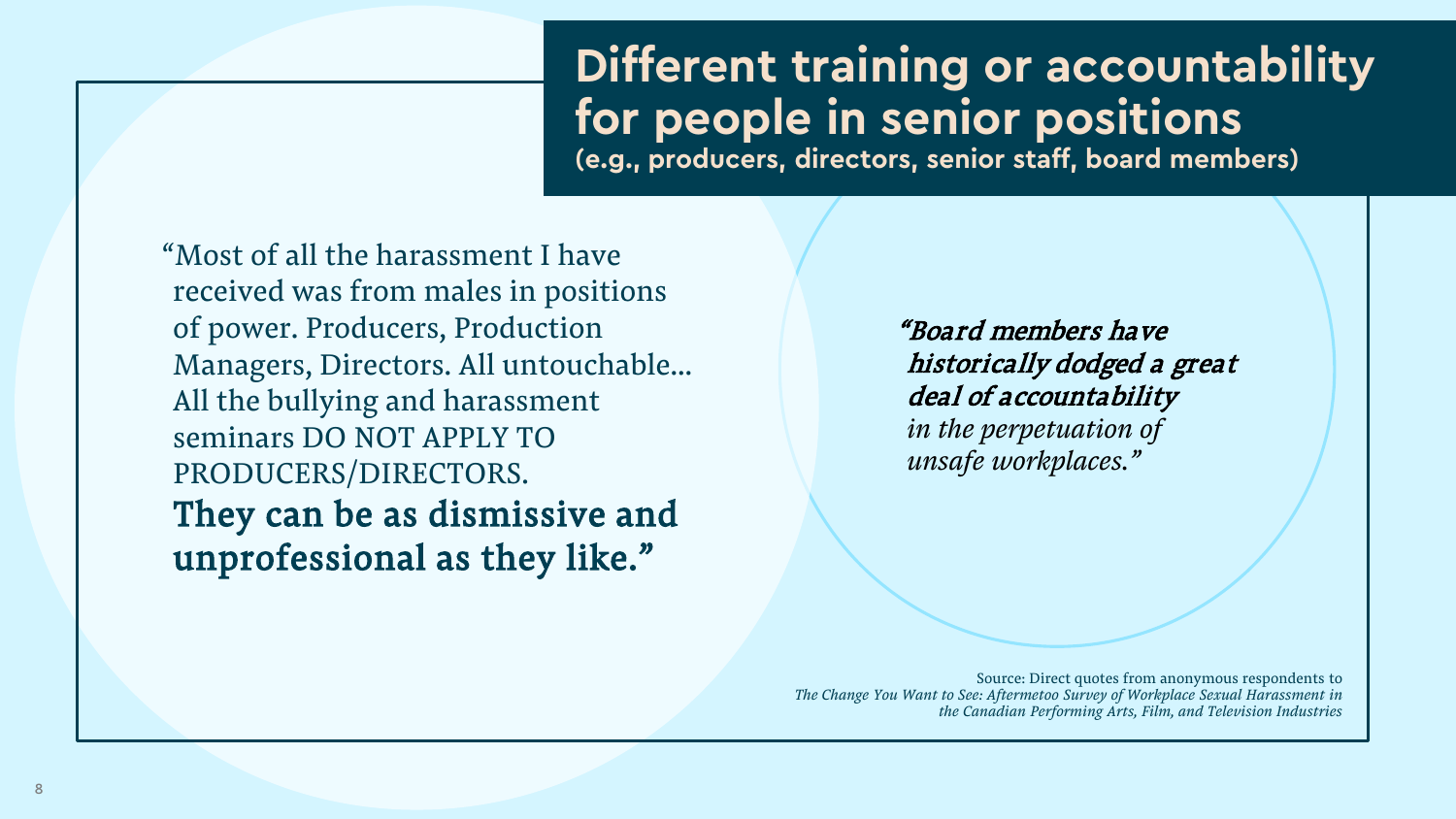#### **Need for early-career training**

"All training institutions [should] have a course/class that covers these elements in a way that promotes self-advocacy and agency whenever possible, so that everyone knows what the expectations of their rights and responsibilities are and what are best practices. What things they can look for, ask for, best practices, ways to support people as a witness/active bystander, etc."

*"Education is paramount: students in performing arts, film and television schools need to understand that this is* absolutely not tolerable in the community."

*Author's translation of: « L'éducation est primordiale; il faut que les étudiant.e.s dans les écoles des domaines des arts de la scène, du cinéma ou de la télévision comprennent que ce n'est absolument pas tolérable dans le milieu. »*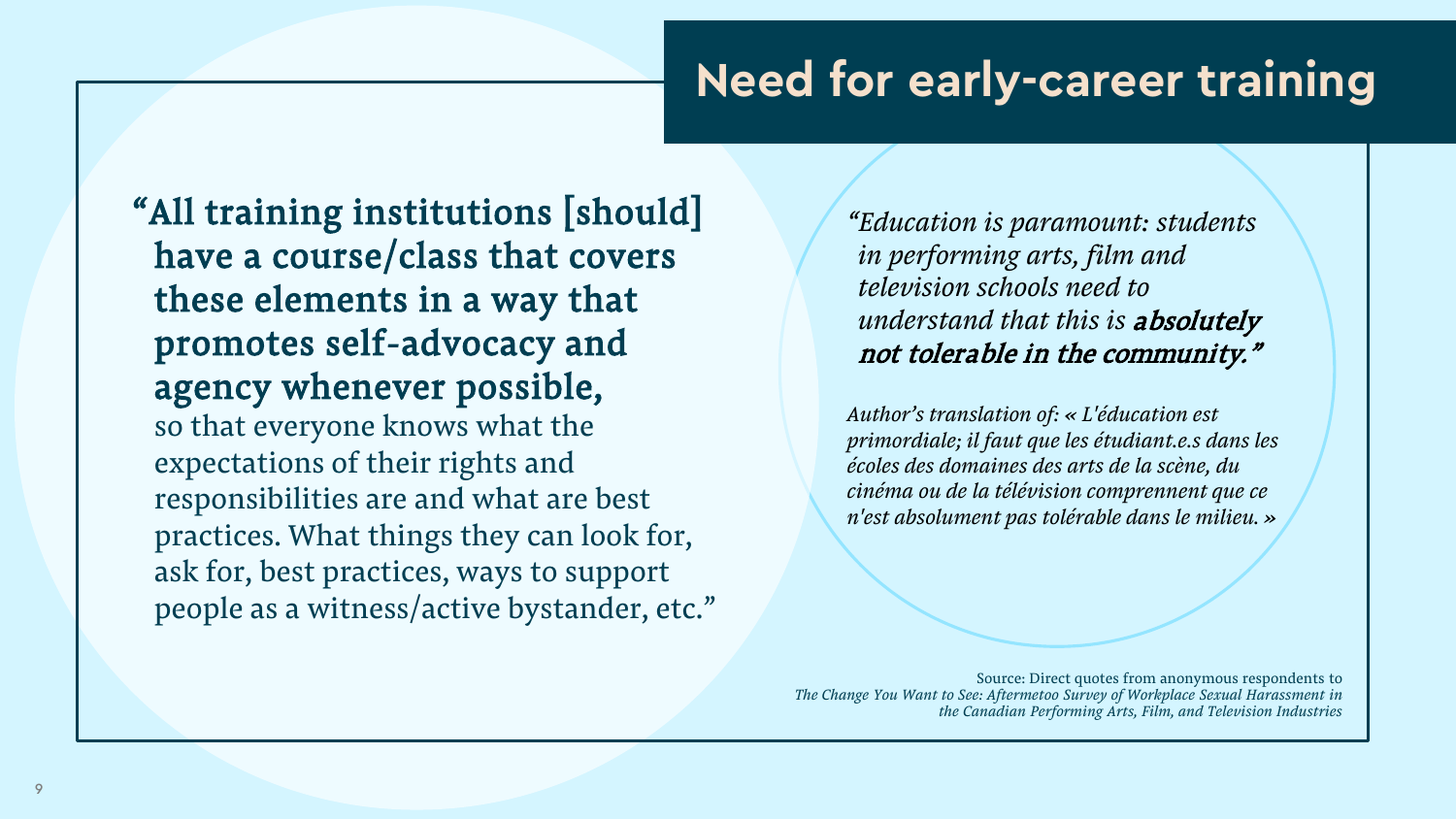## **Suggestions for an independent reporting body**

#### aftermetoo

- Strong support for an independent body to handle reports and investigations of workplace sexual harassment
- Concerns with reporting to employers or others who are potentially in charge of future hirings and firings
- Independent body to track complaints and share information regarding people who have repeatedly caused harm

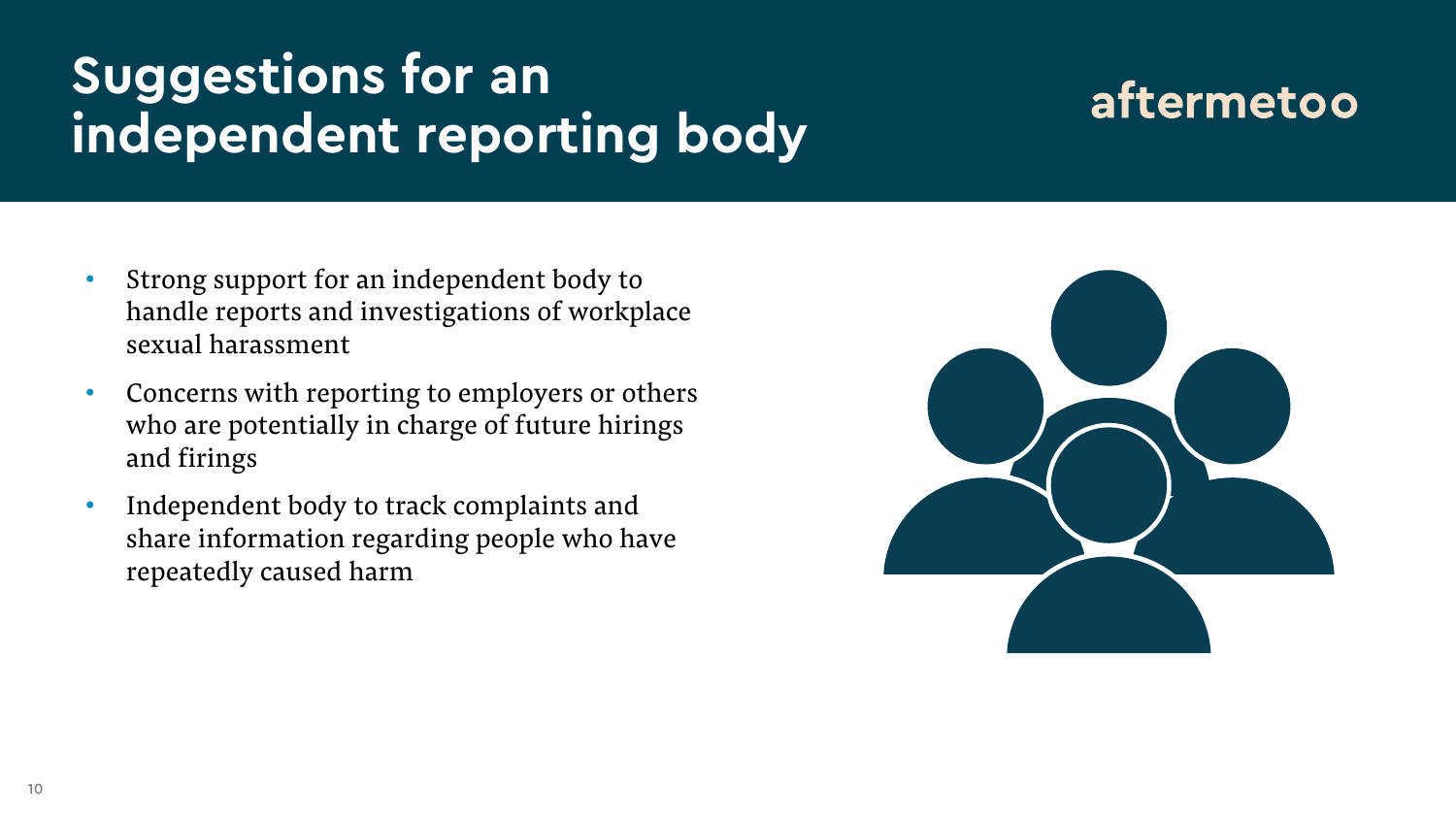#### **Independent body to remove conflicts of interest**

"We need to create a safe, unbiased, nonjudgmental way for people to report and know that there will be punishment for reprisals of any kind against those reporting. Why should women be frightened that they'll lose their job, or that the abuser tells a different story to ruin a woman's career and reputation? Women should be able to report this to an independent organization that is there for them. Women need to be supported through that experience, not bullied or made fun of."

"Workers need a resource that is confidential for reporting and advice on how to proceed with a complaint. *I don't think we should be required to file a complaint to the person doing the harassing if they are the person who hired you or if they have the power to fire."*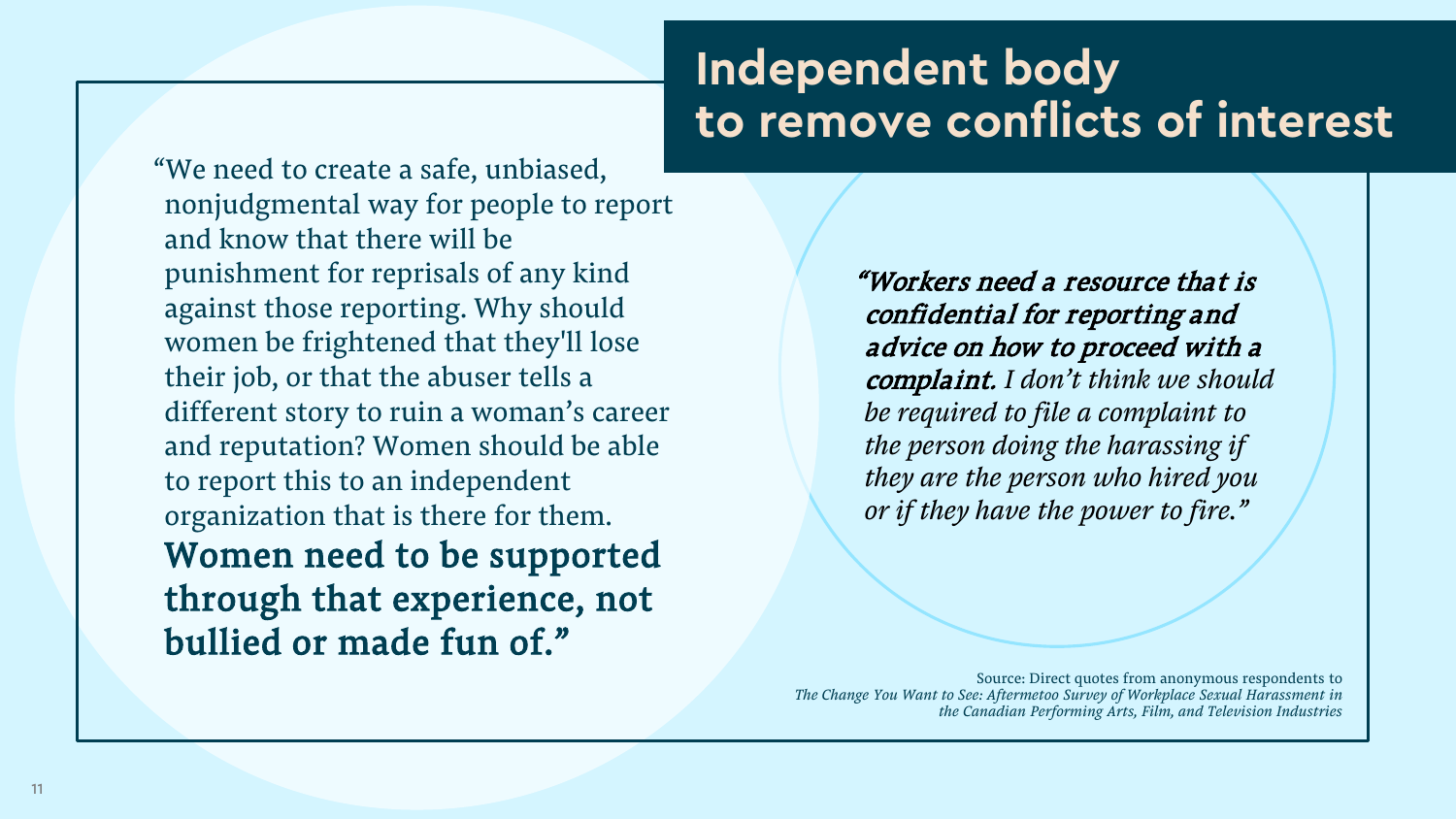#### **Independent body to track complaints and share information about people who have repeatedly caused harm**

"Because of privacy laws the sector is not communicating with each other about shared members who are have had formal complaints about them. ACTRA and Equity cannot share with each other or anyone in the sector that they have disciplined their members. There needs to be a central reporting agency for the entire sector, funded by the sector and the government to ensure that the behaviour stops or the perpetrator is re-educated, so that they don't just move across the country and start working somewhere else in Canada."

*"I think having an independent body that monitors harassment claims against an individual is important because often a person can get fired off of one show, only to be rehired on another one later.*  It feels like currently there are no long-term consequences."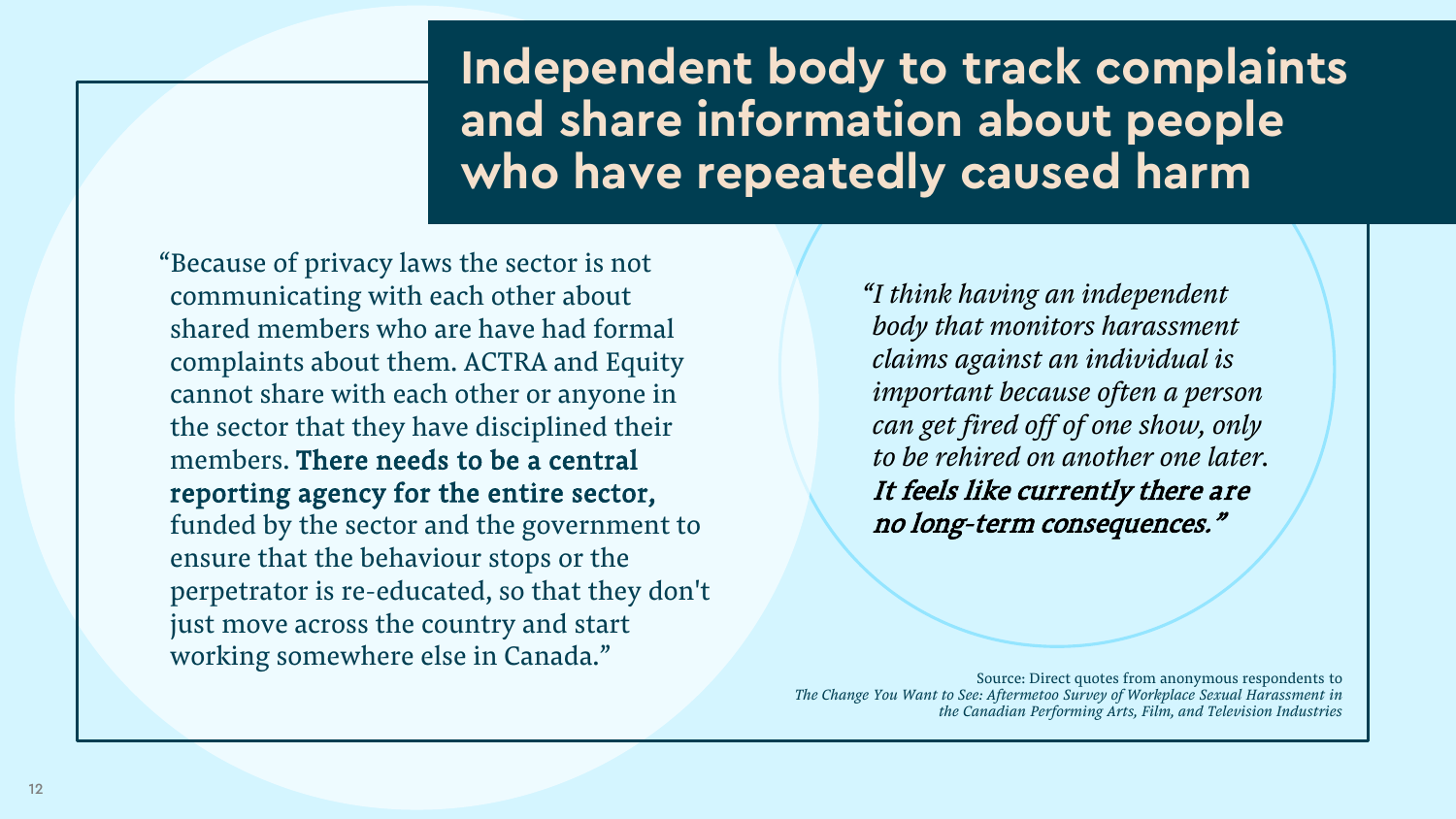## **Suggestions regarding policies and accountability**

### aftermetoo

Support for policies and systems of accountability that could help protect workers from sexual harassment

- Police checks
- Surprise visits by supervisors
- Gender parity policies
- Harassment prevention details included in contracts between employers and workers
- Ensure policies have "teeth"
- Changes to policies and procedures: unions, funding, and human resources

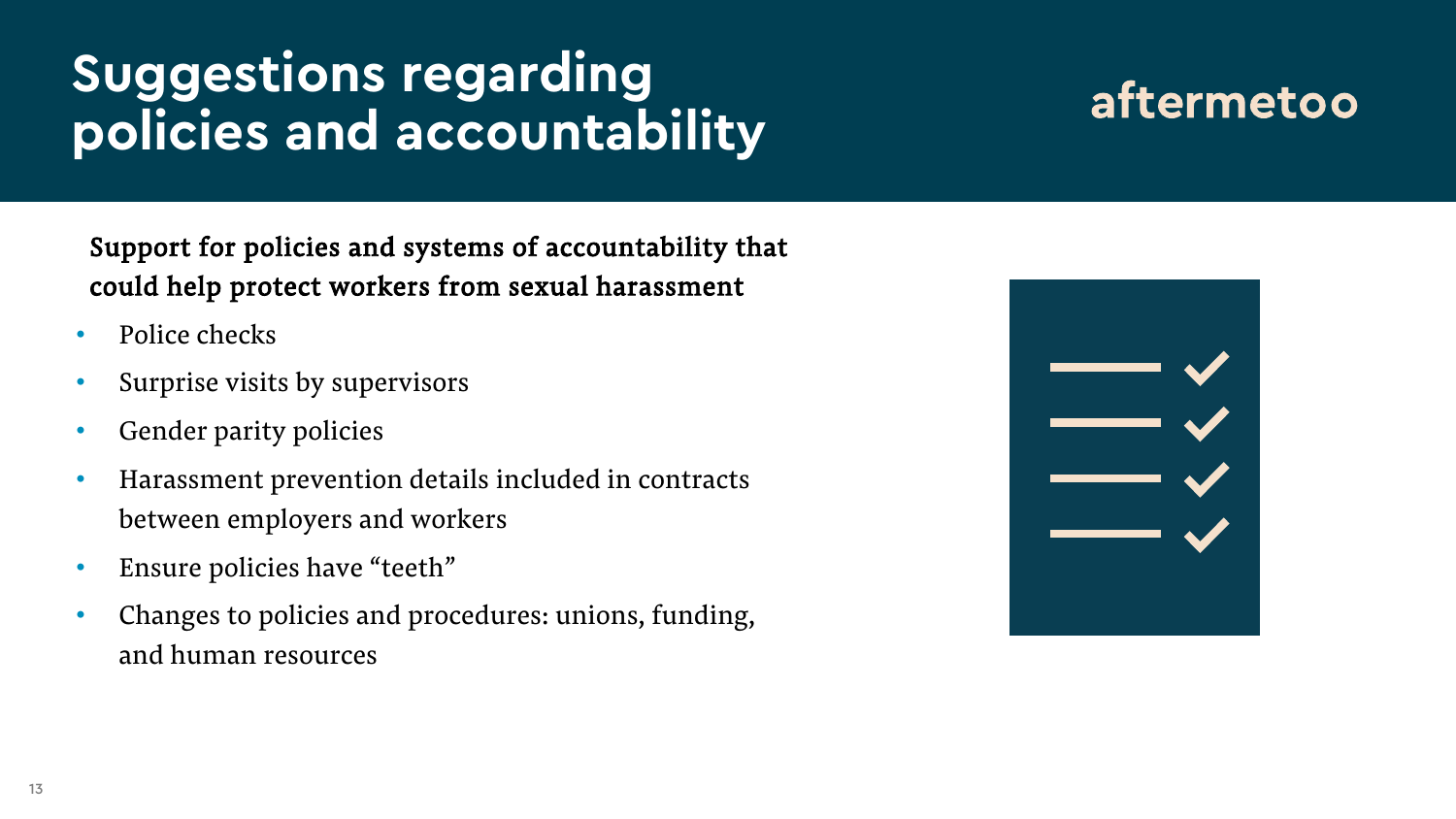## **Surprise visits / Police checks**

"I believe that all theatres should require police checks for their staff, especially directors, choreographers, and actors. If I'm being asked to be intimate with another actor, or if I'm being directed by someone to be intimate, I deserve transparency about their prior police record. When I've expressed this to teachers and bosses in the past the most common reaction is skepticism that anyone in the industry has a criminal record."

#### "Implement surprise visits *by supervisors to arts workplaces."*

*Author's translation of « Qu'il y ait des visites de surveillants surprises sur les lieux de travail du monde des arts. »*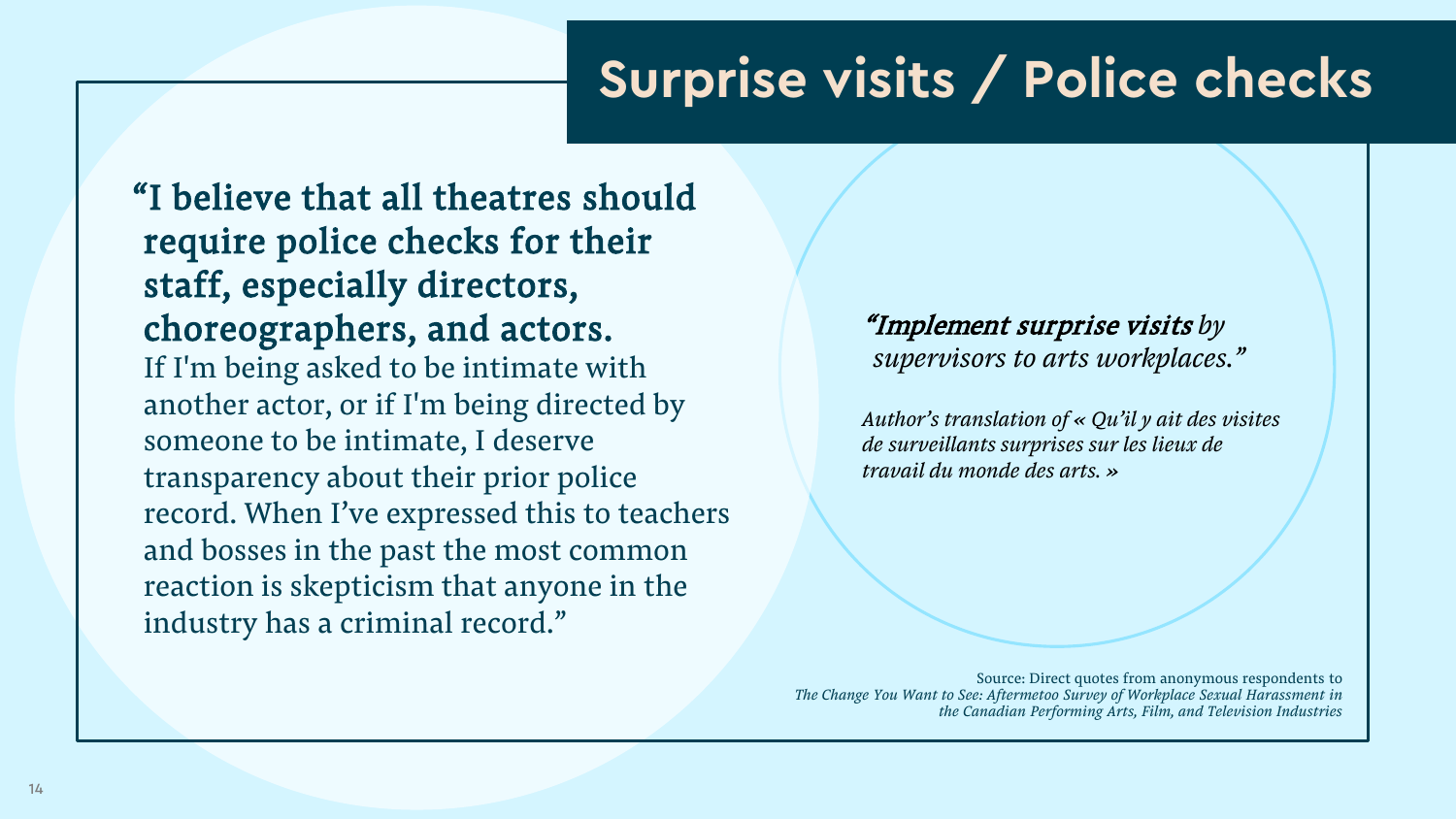### **Harassment prevention policies**

"I would like harassment prevention policies to be included and signed by both the employer and employee with each new contract, outlining in detail the consequences or recourse should a breach of this policy occur."

Author's translation of « J'aimerais que les politiques de prévention contre le harcèlement soient inclues et signées à chaque nouveau contrat par l'employeur et l'employé. Précisant les conséquences ou recours en détail si un manquement au respect de cette politique advenait. »

*"A member of the company trained in sexual harassment policies and mitigation* should be required to be IN THE ROOM at all auditions."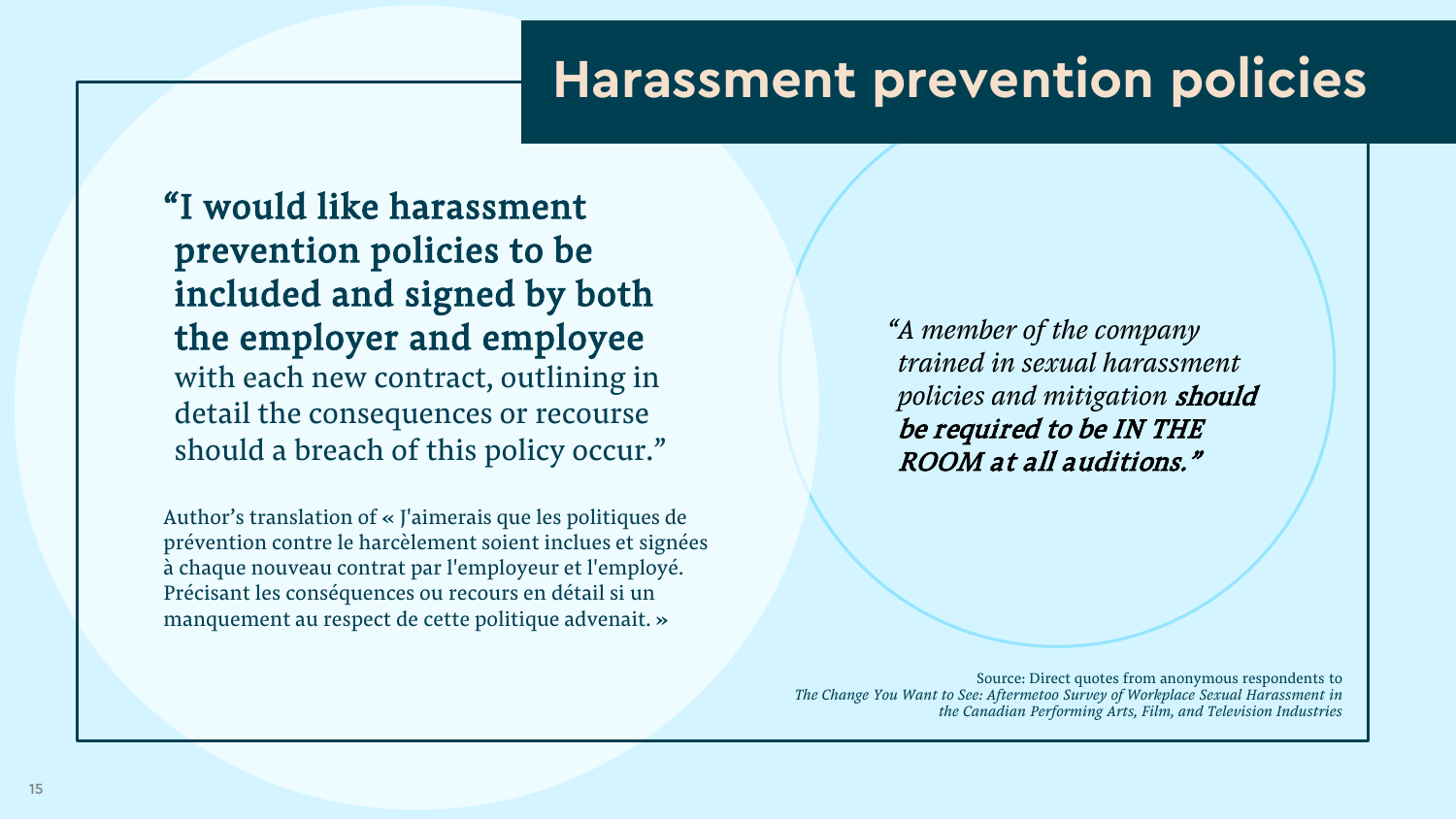### **Policies: zero tolerance and healing**

"Polices should include methods to heal and reform not just to exclude and punish. Organizations and individuals should look for systemic biases that act as enablers to harassers."

"Zero tolerance policies cannot simply be a catch phrase *with no action behind it."*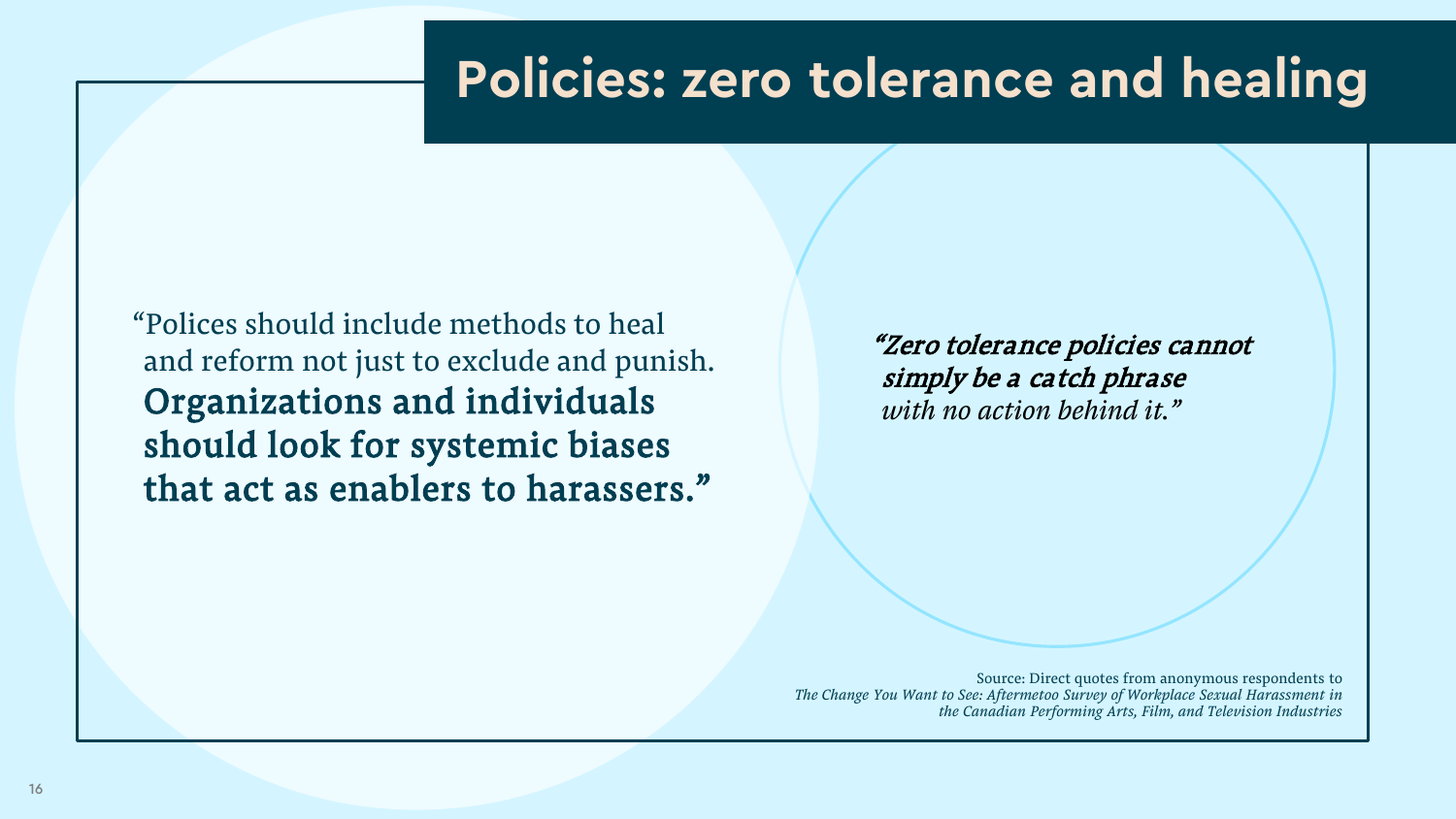## **Union changes**

"Offer counselling to the victims provided by the union for the individuals who experience and are affected / traumatized by the harassment."

*"Arts unions should ensure their sexual harassment policies are read and enforced at all auditions*  prior to beginning the audition process."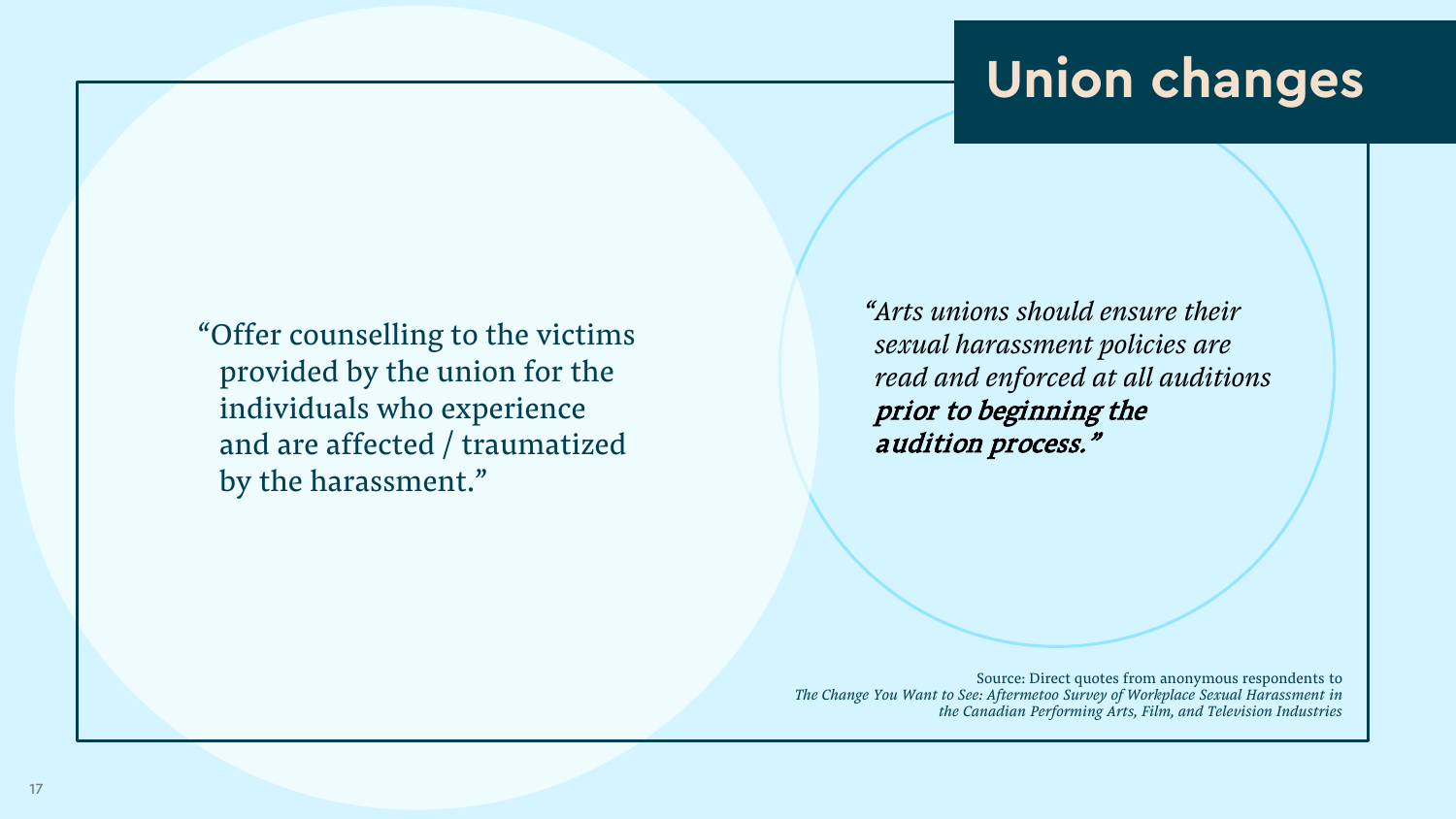## **Union changes**

"Unions (especially ACTRA) investing their resources and money towards implementing systems that are equitable and respectful to QTIBPOC communities, instead of enlisting volunteer-based committees composed of people within those communities who have to do all the leg work (i.e., drafting how-to documents, glossaries, compiling resources, etc.) without any assistance or access to resources."

*"Our union reps need to have limited short terms to eliminate bias and acting in the producers favour over and over again.*  Harassment training does nothing. *Enforcement and unbiased lawyers as suggested would certainly help but it isn't entirely a solution."*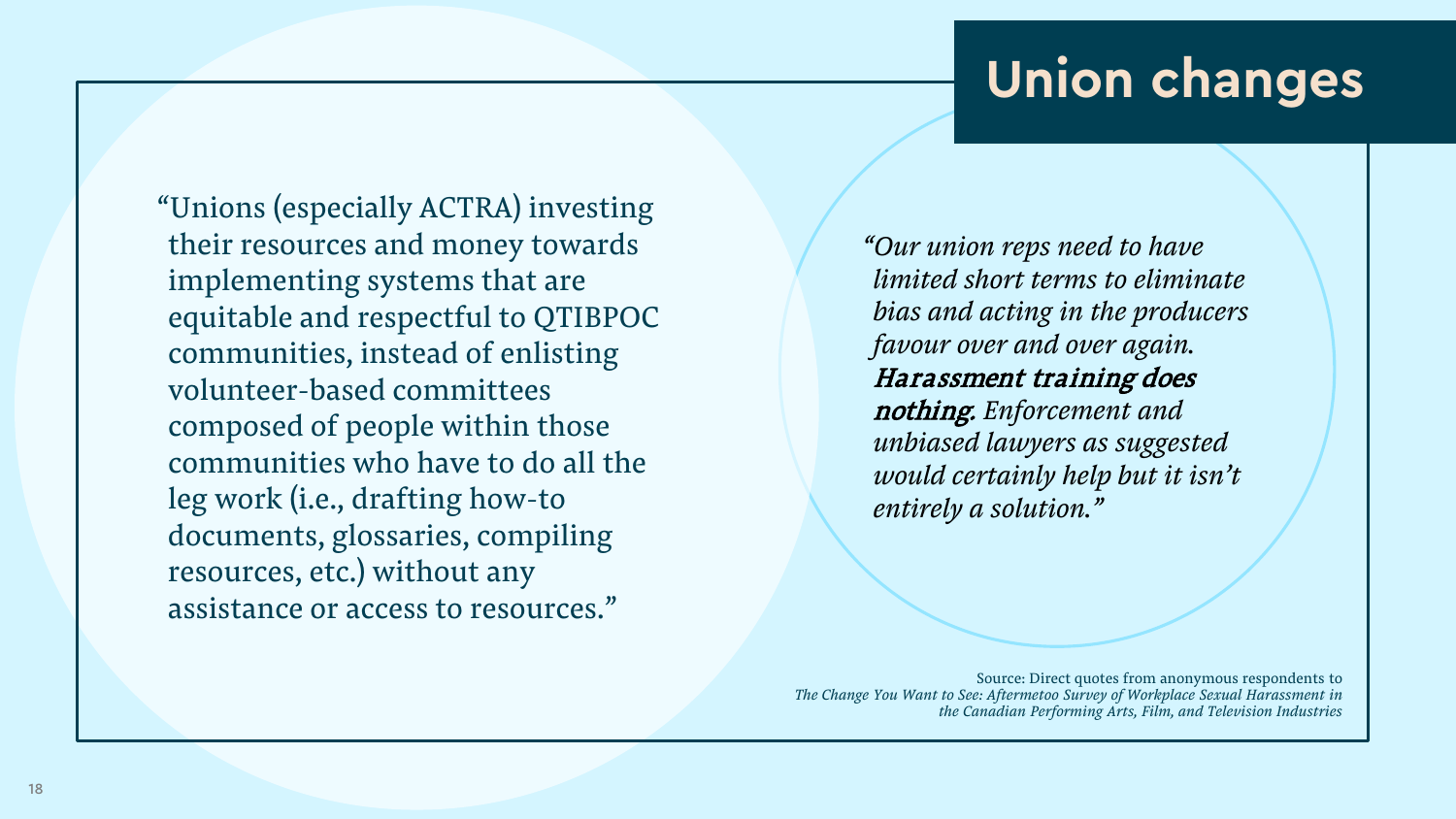## **Funding changes**

#### "Tie grant applications to safety plans in general! No plan, no money! Employer certification. No one can open a new arts organization without being trained in their roles and responsibilities as per harassment obligations."

"Abusers should not receive arts funding or work opportunities for a minimum one-year period*, and not until they have become fully educated in harassment and abuse at their own expense. Further, should they be rehired after this time period, their work should be supervised, and probationary."*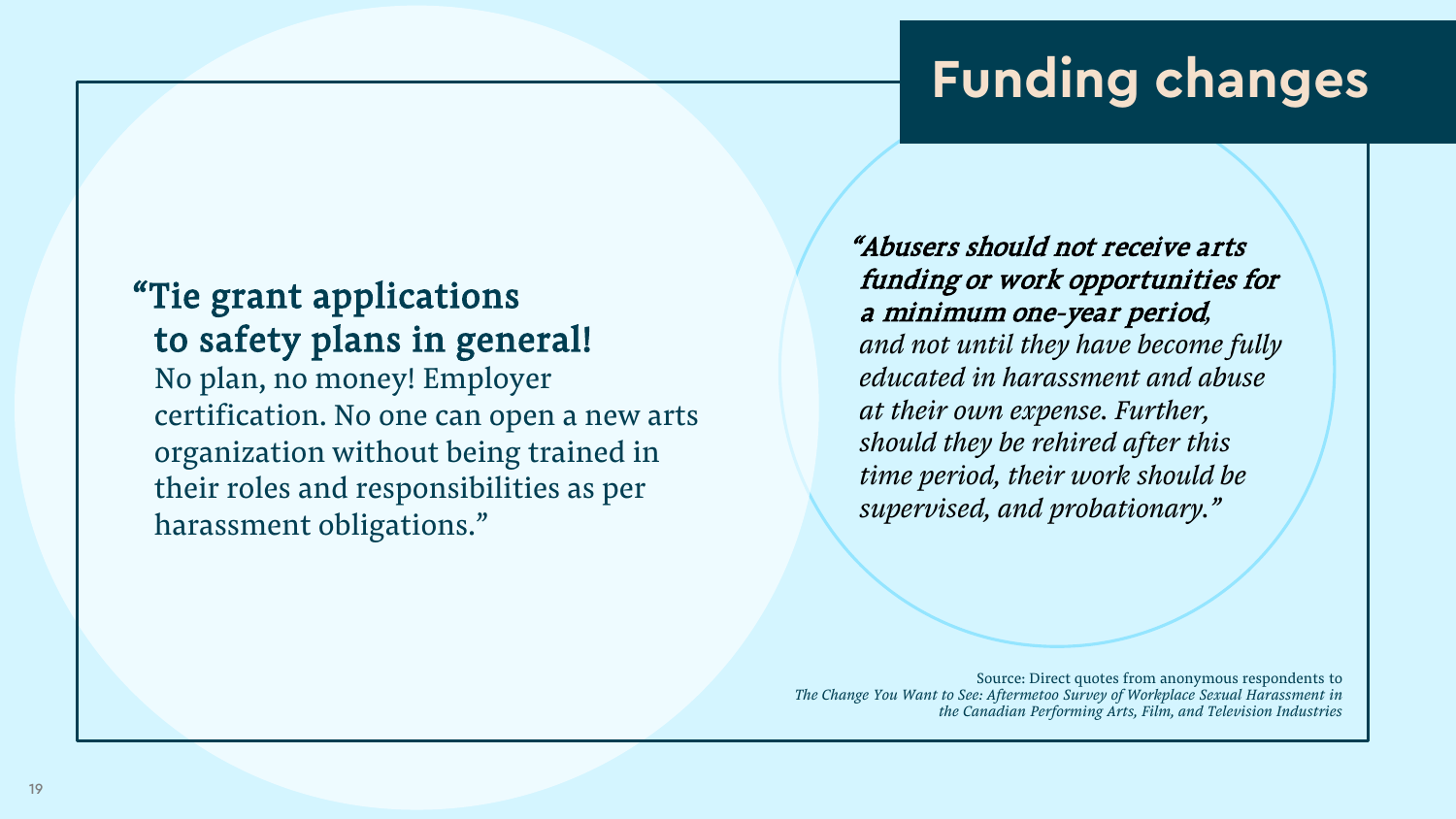### **Human resource changes**

"I would like to see [anti-harassment] become a job. Just like we have stunt coordinators on set, we have workplace safety coordinators."

"Workplaces that implement a quick beginning of the day/ project chat reminding workers that it's a safe space are VERY effective. *Senior workers should have policy to check in with junior workers about whether they feel safe."*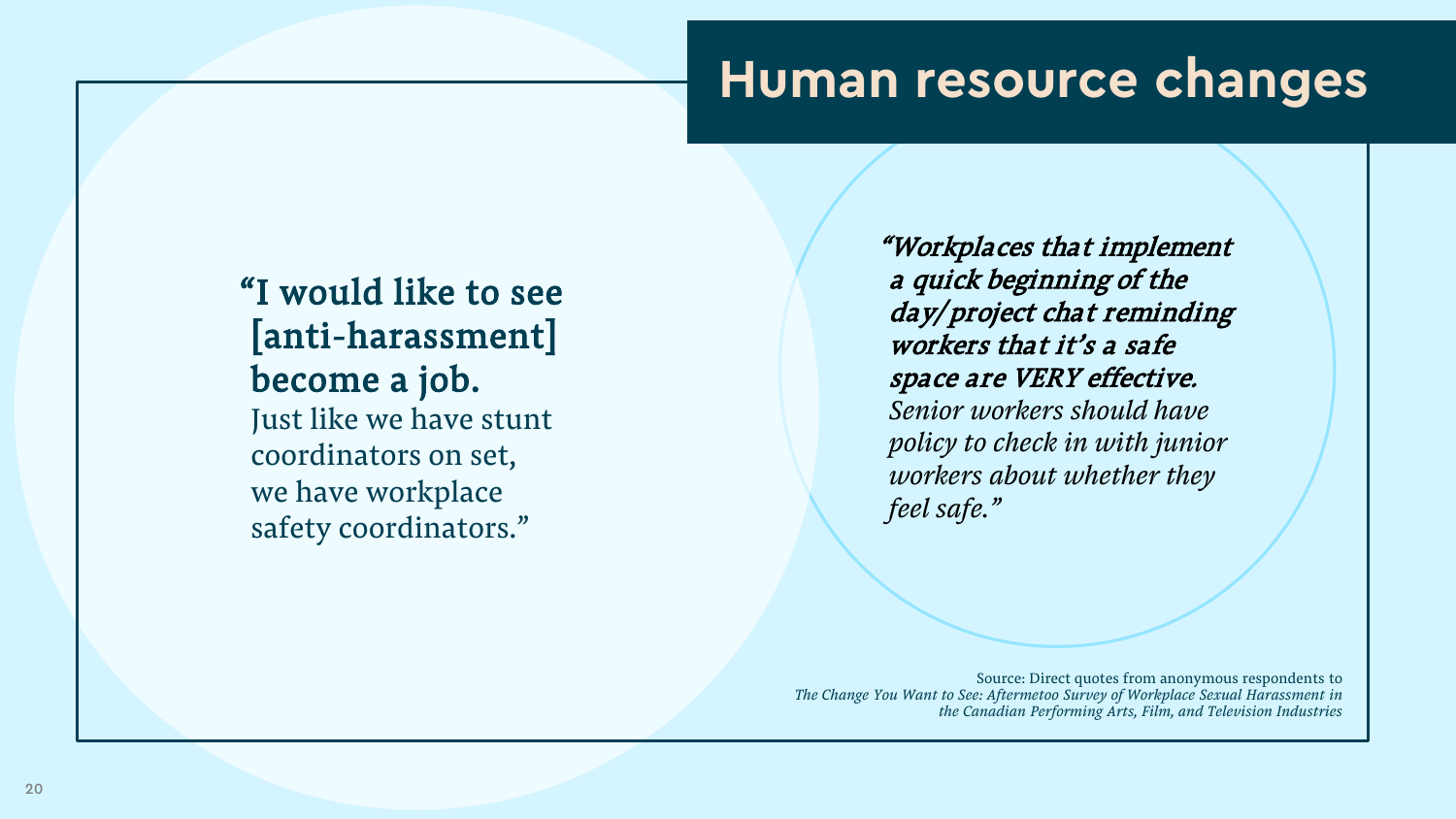## **Vulnerability and power structures**

#### aftermetoo

Suggestions regarding the industry's power dynamics and the need for culture change to address equity and diversity issues

- Contract-based precarious work makes it difficult to report or address inappropriate behaviour
- Changing the power dynamics
- Instituting a culture change toward greater equity

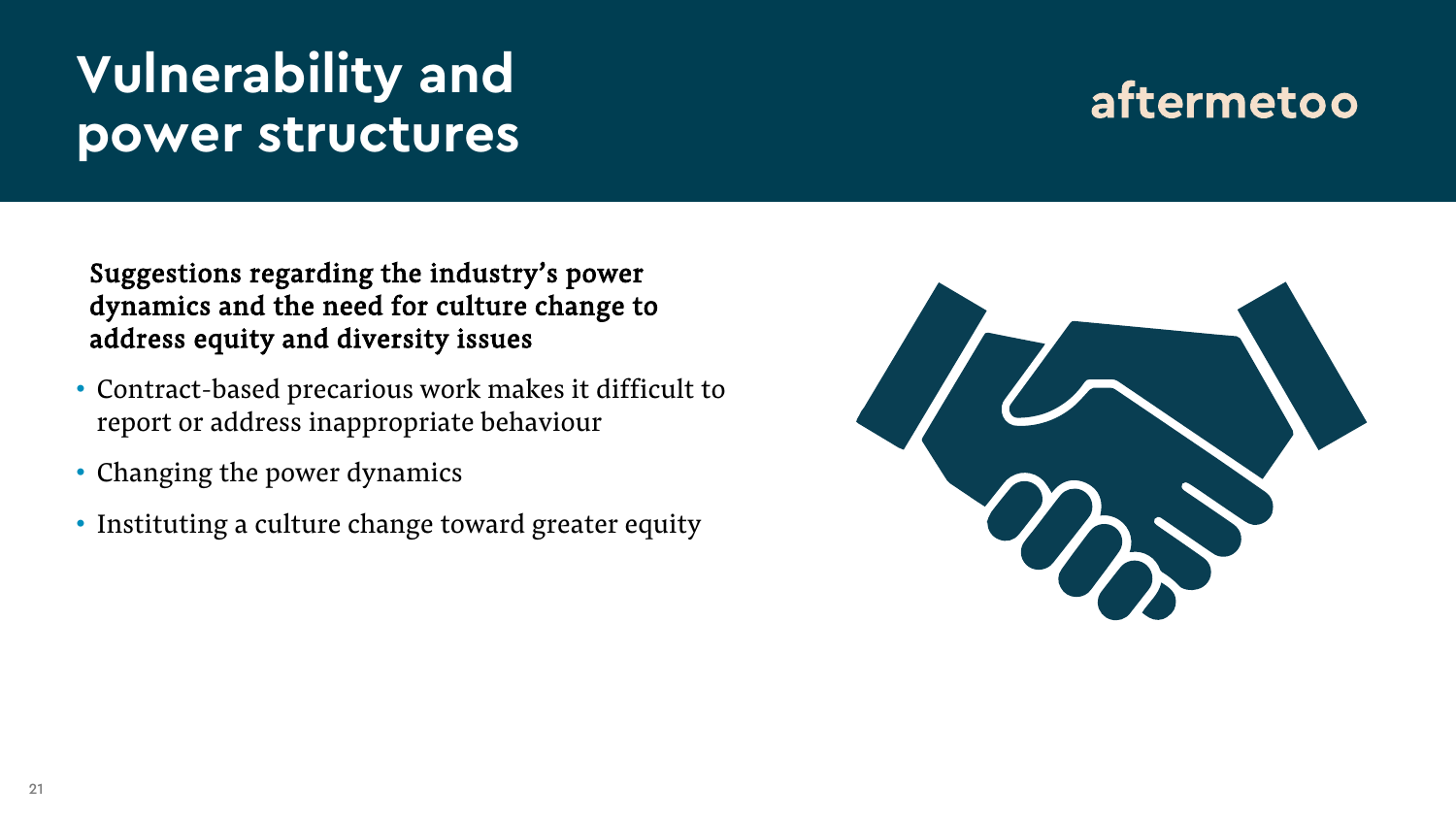## **Vulnerability of performers / contract workers**

"There is no safe place to call out sexual harassment, as you're a contract worker whose contract does not have to be renewed. I've sat through a sexual harassment seminar where the people we were supposed to report to – the executive producers – made jokes and laughed throughout."

"The industry is set up to see performers as disposable, *instead of valued collaborators. This needs to change."*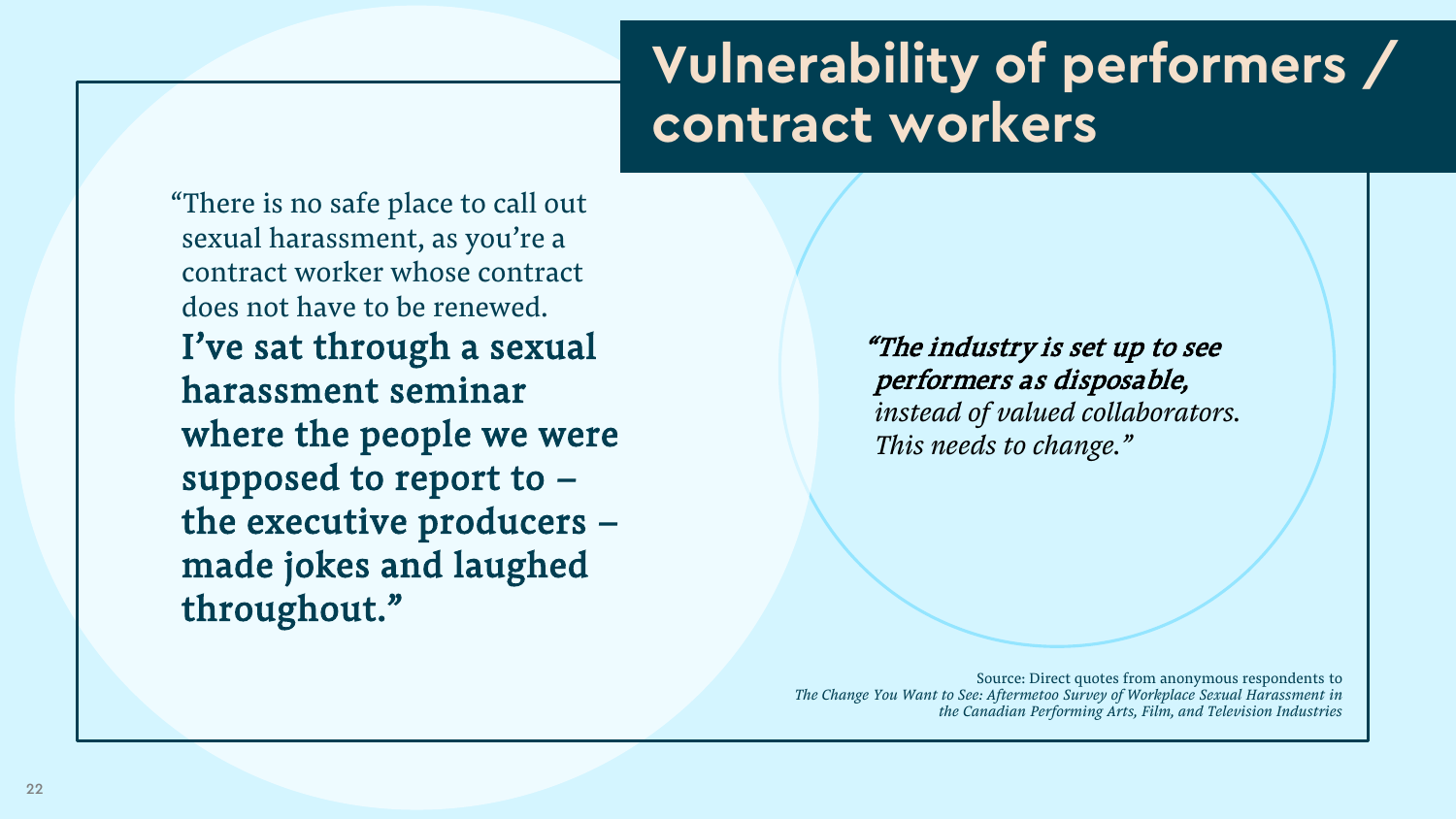## **Precarity of arts workers**

#### "Find a way to create better job/income security for precarious arts workers. Part of the reason I did not report my sexual assault by a co-worker was the fear of losing work that I needed to support myself."

*"As long as the economics of our gig economy keep workers precariously employed*, we will be at risk of reprisals for speaking out against harassment."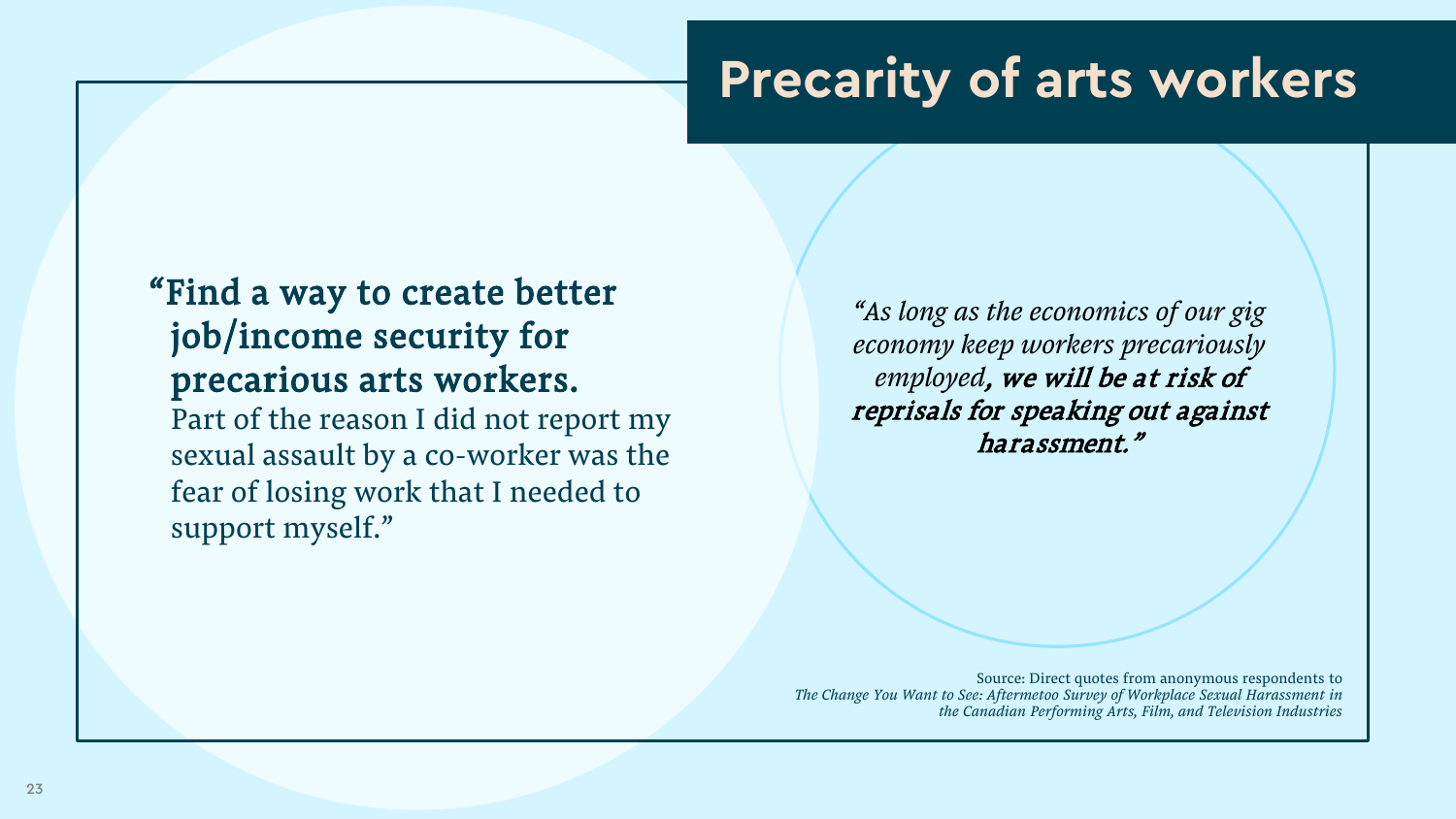## **Changing the culture**

#### "There is a culture of misogyny in the film and television industry that has deep roots.

This keeps women out of leadership positions throughout the industry. Female performers also have to deal with a general lack of respect for actors, as well as misogynistic scripts…. Without more women in leadership, behind the lens, writing the scripts, and literally calling the shots, sets will continue to be a tenuous place for women to work, no matter what workplace policies we adopt."

*"Hire more BIPOC women and decolonize the power structure."*

"We need real diversity and equity in the workforce *- the less narrow the channels of power, the less opportunity for control freaks and abusive people."*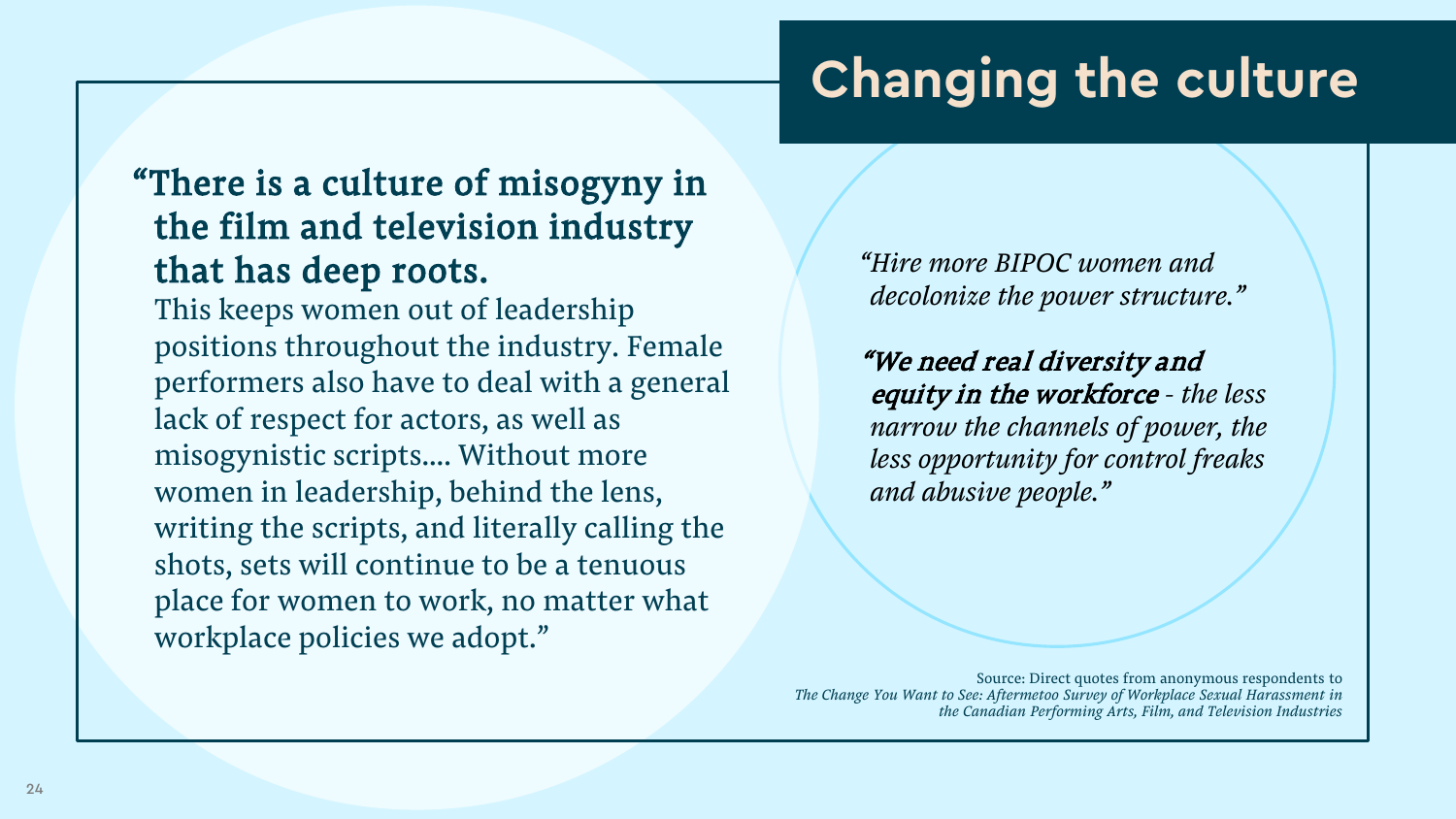## **Changing the culture**

#### "Claims need to be taken seriously.

In many cases that I have personally experienced or heard of the harasser in question is a person of status, who is beloved for what they do, the kind of art they produce, the fan base they bring in, etc etc etc. All basically amounting to immunity."

*"We somehow need to change the culture.* I think this would be best achieved with more women in positions of power."

*"Mandatory gender parity."*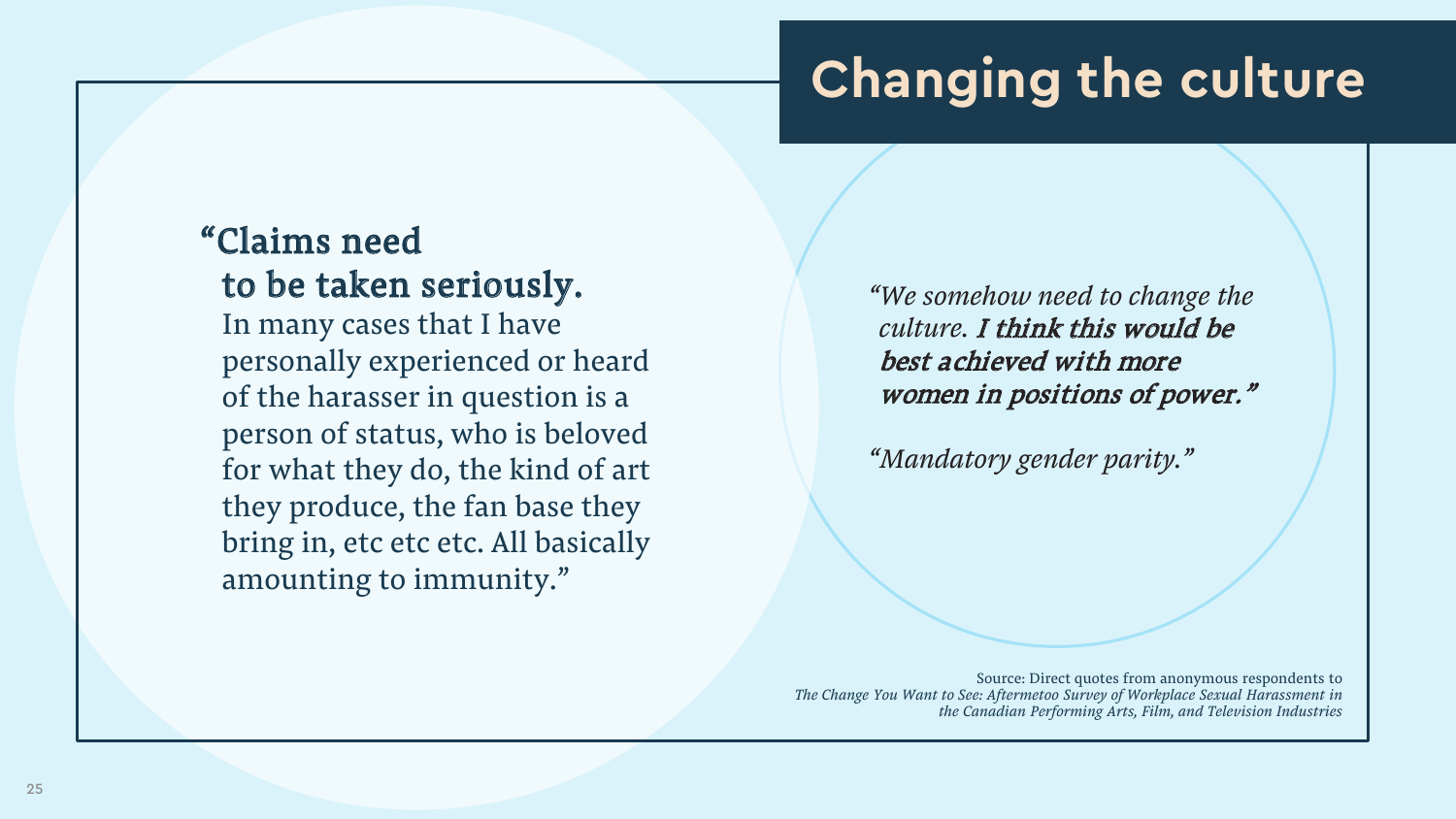### **Beyond harassment**



• The ideal situation, as noted by many respondents, is that the sector thinks beyond sexual harassment and considers psychological, institutional, and other forms of harassment.

"Sexual harassment is the beginning of the conversation: we have to talk about psychological and institutional harassment, abuse of power and the dangers related to our mental health due to our precariousness. The health crisis is a good context, in my opinion, to see how we can better protect ALL our colleagues, not just those whose faces and names are known to the public."

Author's translation of « Le harcèlement sexuel est le début de la conversation: il faut parler ensemble d'harcèlement psychologique et institutionnel, d'abus de pouvoir et des dangers liés à la santé mentale dus à notre précarité. La crise sanitaire est un bon contexte à mon avis pour voir comment mieux protéger TOU.TE.S nos collègues et non seulement ceux.celles qui dont les visages et les noms sont connus du public. »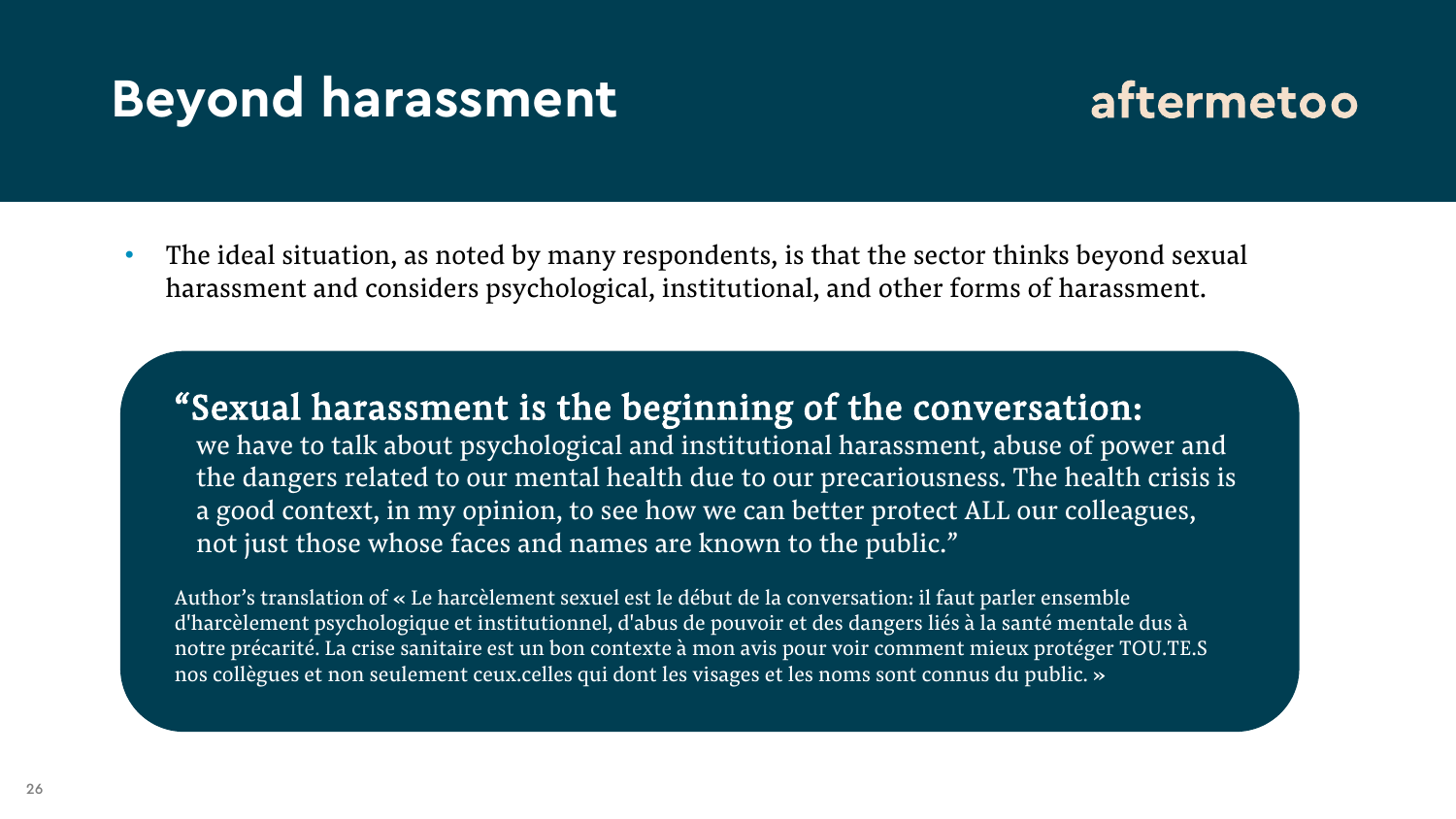### **Beyond harassment**

"I have worked in many different industries including many that are male dominated and have a reputation for sexism. I was a plumber, a carpenter, a janitor, a construction labourer, a landscaper – the film industry was the most misogynist industry out of all of these by far. I was shocked at the degree and prevalence of sexual harassment. We have a lot of work to do."

*"Don't focus solely on sexual harassment because* bullying is probably more pervasive."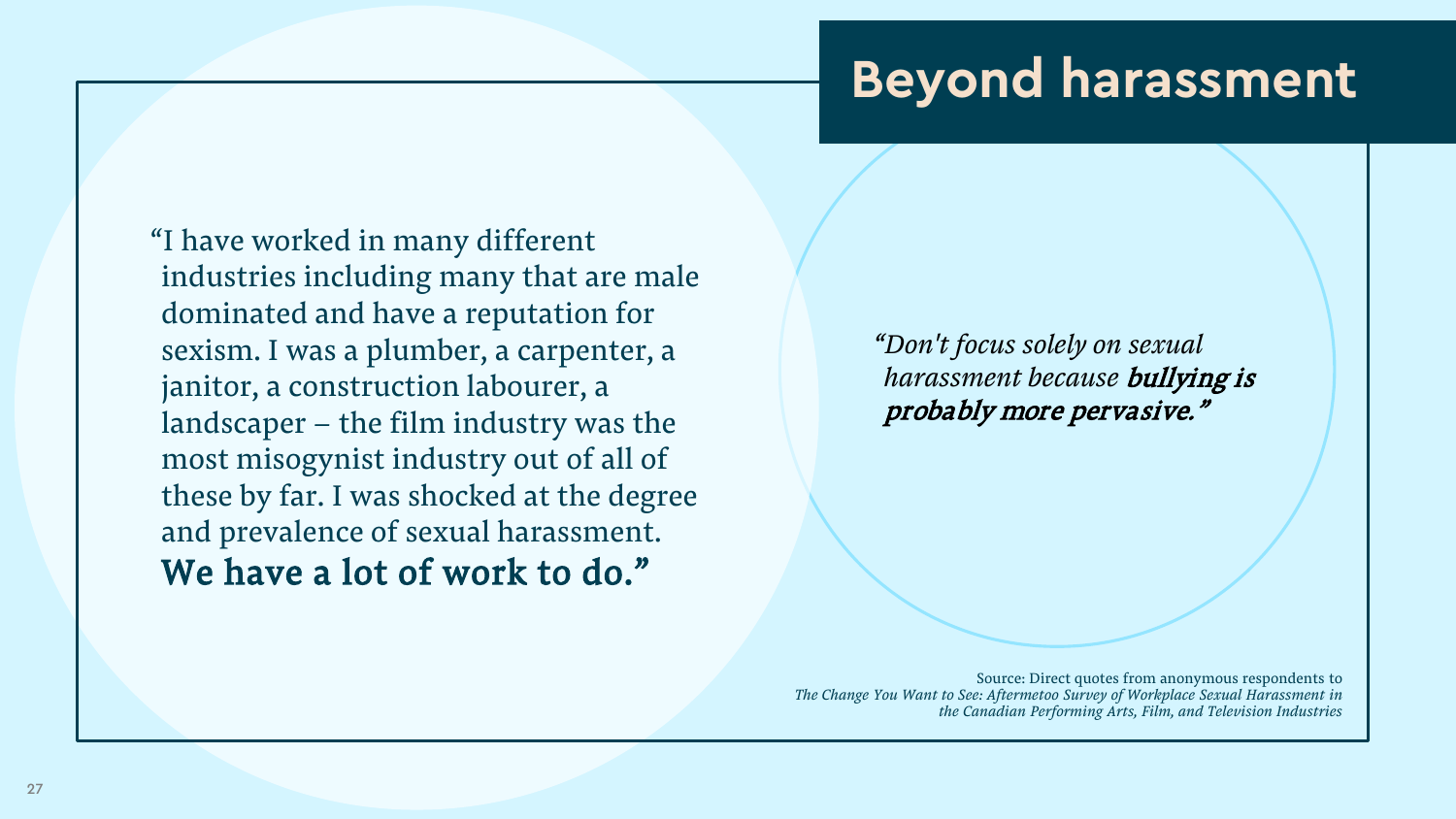### **Beyond harassment**

"I think sexual harassment is the tip of the iceberg. I have experienced far more often abuses of power and harassment from stage managers/ directors & teachers of a non-sexual nature that was almost as upsetting as the sexual assault I experienced. I think an understanding of power dynamics and training regarding appropriate use of self in positions of power would go a long way."

*"Make people aware of all aspects related to sexual harassment,*  including psychological harassment and intimidation."

*Author's translation of « Sensibiliser les personnes à tout ce qui touche le harcèlement sexuel, autant le harcèlement psychologique que l'intimidation. »*